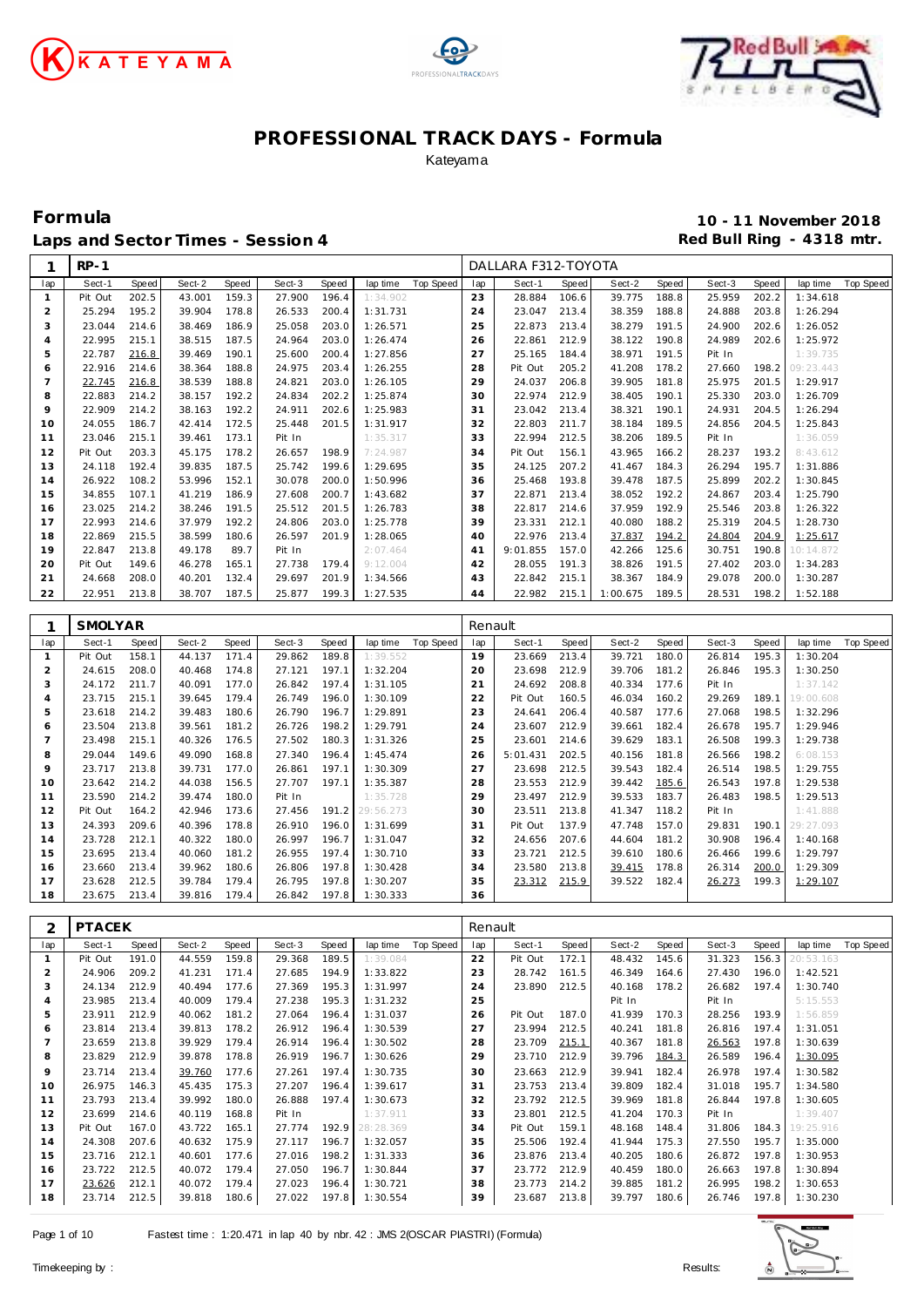





| Laps and Sector Times - Session 4 | Red Bull Ring - 4318 mtr. |
|-----------------------------------|---------------------------|
|-----------------------------------|---------------------------|

| 10 | <sup>2</sup> 3.643 | 213.8 | 39.968 | 178.8 |        | 27.108  195.7  1:30.719 | 40 | 24.623       | 212.5 | 39.911 178.8 |       | 27.309 |       | 191.8 1:31.843        |
|----|--------------------|-------|--------|-------|--------|-------------------------|----|--------------|-------|--------------|-------|--------|-------|-----------------------|
| 20 | 23.702             | 212.5 | 40.046 | 180.6 |        | 27.170  196.7  1:30.918 |    | 23.890 213.4 |       | 40.093 181.8 |       |        |       | 26.833 197.1 1:30.816 |
|    | 23.993             | 211.7 | 40.626 | 172.5 | Pit In | 1:38.953                |    | 23.652       | 213.4 | 39.902       | 180.6 | 26.674 | 198.5 | 1:30.228              |

| 3                              | $RP-3$           |       |        |       |                  |                |            |                  |           | DALLARA F312-TOYOTA |       |                  |       |        |       |           |                  |
|--------------------------------|------------------|-------|--------|-------|------------------|----------------|------------|------------------|-----------|---------------------|-------|------------------|-------|--------|-------|-----------|------------------|
| lap                            | Sect-1           | Speed | Sect-2 | Speed | Sect-3           | Speed          | lap time   | <b>Top Speed</b> | lap       | Sect-1              | Speed | Sect-2           | Speed | Sect-3 | Speed | lap time  | <b>Top Speed</b> |
| $\mathbf{1}$                   | Pit Out          | 202.1 | 41.964 | 173.1 | 27.378           | 194.2          | 1:34.302   |                  | 22        | 22.922              | 219.0 | 38.783           | 191.5 | 25.208 | 203.8 | 1:26.913  |                  |
| $\overline{a}$                 | 23.825           | 211.7 | 39.764 | 173.1 | 26.223           | 198.5          | 1:29.812   |                  | 23        | 23.608              | 214.2 | 38.561           | 188.8 | 25.174 | 201.5 | 1:27.343  |                  |
| 3                              | 23.276           | 216.4 | 38.994 | 186.9 | 25.328           | 201.1          | 1:27.598   |                  | 24        | 23.008              | 215.1 | 38.168           | 191.5 | 25.068 | 202.6 | 1:26.244  |                  |
| $\overline{4}$                 | 22.910           | 217.2 | 38.343 | 189.5 | 25.200           | 201.5          | 1:26.453   |                  | 25        | 22.943              | 215.5 | 38.283           | 191.5 | Pit In |       | 1:33.335  |                  |
| 5                              | 23.036           | 216.8 | 38.464 | 190.1 | 25.189           | 202.2          | 1:26.689   |                  | 26        | Pit Out             | 199.1 | 41.381           | 180.6 | 27.805 | 193.9 | 36:47.514 |                  |
| 6                              | 23.273           | 215.5 | 38.314 | 190.8 | 25.005           | 203.0          | 1:26.592   |                  | 27        | 24.483              | 196.6 | 40.523           | 180.0 | 26.943 | 198.9 | 1:31.949  |                  |
| $\overline{7}$                 | 22.920           | 216.4 | 38.269 | 192.9 | Pit In           |                | 1:33.621   |                  | 28        | 23.204              | 212.5 | 38.751           | 191.5 | 25.449 | 201.1 | 1:27.404  |                  |
| 8                              | Pit Out          | 171.2 | 44.211 | 163.6 | 29.499           | 196.0          | 6:15.316   |                  | 29        | 23.191              | 212.9 | 38.536           | 190.8 | 25.241 | 201.5 | 1:26.968  |                  |
| 9                              | 24.260           | 207.6 | 39.670 | 166.7 | 27.019           | 196.7          | 1:30.949   |                  | 30        | 23.226              | 212.5 | 38.555           | 190.8 | 25.329 | 201.5 | 1:27.110  |                  |
| 10                             | 24.150           | 189.7 | 40.201 | 188.8 | 25.194           | 202.6          | 1:29.545   |                  | 31        | 23.189              | 212.5 | 38.183           | 190.8 | 25.218 | 201.9 | 1:26.590  |                  |
| 11                             | 22.995           | 216.4 | 38.264 | 193.5 | 24.851           | 202.2          | 1:26.110   |                  | 32        | 23.052              | 212.5 | 38.314           | 191.5 | 25.203 | 201.9 | 1:26.569  |                  |
| 12                             | 22.921           | 218.1 | 38.048 | 194.9 | 24.856           | 201.9          | 1:25.825   |                  | 33        | 23.235              | 213.4 | 38.495           | 189.5 | Pit In |       | 1:34.062  |                  |
| 13                             | 22.908           | 219.0 | 37.911 | 194.2 | 24.893           | 204.5          | 1:25.712   |                  | 34        | Pit Out             | 175.1 | 43.940           | 157.0 | 28.281 | 189.8 | 7:53.070  |                  |
| 14                             | 23.006           | 216.4 | 37.835 | 194.2 | 25.428           | 203.4          | 1:26.269   |                  | 35        | 26.188              | 175.1 | 40.442           | 180.0 | 26.345 | 194.2 | 1:32.975  |                  |
| 15                             | 22.945           | 216.8 | 38.393 | 190.8 | 24.994           | 205.7          | 1:26.332   |                  | 36        | 24.373              | 193.1 | 38.741           | 191.5 | 25.335 | 203.0 | 1:28.449  |                  |
| 16                             | 23.100           | 216.4 | 38.091 | 194.2 | Pit In           |                | 1:33.904   |                  | 37        | 23.122              | 212.1 | 38.134           | 194.9 | 24.796 | 203.4 | 1:26.052  |                  |
| 17                             | Pit Out          | 192.0 | 41.579 | 170.3 | 27.168           | 197.1          | 39:35.454  |                  | 38        | 22.921              | 213.8 | 37.963           | 195.7 | 24.789 | 204.2 | 1:25.673  |                  |
| 18                             | 24.477           | 191.0 | 39.505 | 186.2 | 26.119           | 201.1          | 1:30.101   |                  | 39        | 22.981              | 216.4 | 38.525           | 194.9 | 24.857 | 203.8 | 1:26.363  |                  |
| 19                             | 23.117           | 214.2 | 38.608 | 189.5 | 25.167           | 202.2          | 1:26.892   |                  | 40        | 22.864              | 215.9 | 38.098           | 192.2 | 24.785 | 204.9 | 1:25.747  |                  |
| 20                             | 23.121           | 214.6 | 38.621 | 189.5 | 25.043           | 203.0          | 1:26.785   |                  | 41        | 22.875              | 215.5 | 38.038           | 195.7 | 24.735 | 204.5 | 1:25.648  |                  |
| 21                             | 22.964           | 215.1 | 38.478 | 190.1 | 25.075           | 203.0          | 1:26.517   |                  | 42        | 22.952              | 214.6 | 40.564           | 165.1 | Pit In |       | 1:35.852  |                  |
|                                |                  |       |        |       |                  |                |            |                  |           |                     |       |                  |       |        |       |           |                  |
| 3                              | JMS <sub>3</sub> |       |        |       |                  |                |            |                  |           | Formula             |       |                  |       |        |       |           |                  |
| lap                            | Sect-1           | Speed | Sect-2 | Speed | Sect-3<br>33.119 | Speed<br>178.8 | lap time   | Top Speed        | lap<br>23 | Sect-1              | Speed | Sect-2<br>42.350 | Speed | Sect-3 | Speed | lap time  | <b>Top Speed</b> |
| $\mathbf{1}$<br>$\overline{2}$ | Pit Out          | 142.8 | 54.073 | 136.7 |                  |                | 1:57.857   |                  |           |                     | 198.0 |                  |       |        |       |           |                  |
|                                |                  |       |        |       |                  |                |            |                  |           | 25.543              |       |                  | 164.1 | 27.977 | 194.6 | 1:35.870  |                  |
|                                | 26.521           | 199.5 | 45.375 | 152.5 | 30.671           | 153.0          | 1:42.567   |                  | 24        | 24.009              | 210.4 | 40.816           | 168.2 | 27.403 | 194.2 | 1:32.228  |                  |
| $\sqrt{3}$                     | 26.344           | 209.2 | 46.028 | 151.3 | 30.272           | 189.8          | 1:42.644   |                  | 25        | 24.080              | 210.0 | 40.464           | 172.0 | 27.272 | 193.9 | 1:31.816  |                  |
| $\overline{4}$                 | 26.851           | 163.7 | 51.327 | 80.8  | 34.806           | 179.4          | 1:52.984   |                  | 26        | 23.885              | 210.4 | 40.780           | 169.3 | 27.353 | 193.9 | 1:32.018  |                  |
| 5                              | 24.932           | 209.6 | 41.721 | 163.1 | 28.596           | 191.8          | 1:35.249   |                  | 27        | 23.625              | 210.0 | 40.703           | 173.1 | 27.920 | 194.6 | 1:32.248  |                  |
| 6                              | 26.305           | 164.2 | 48.464 | 146.7 | 30.989           | 186.9          | 1:45.758   |                  | 28        | 23.782              | 210.0 | 40.474           | 173.6 | 27.247 | 194.6 | 1:31.503  |                  |
| $\overline{7}$                 | 24.414           | 210.8 | 41.187 | 166.7 | 28.157           | 192.5          | 1:33.758   |                  | 29        | 6:29.641            | 198.8 | 42.111           | 169.3 | 28.059 | 194.2 | 7:39.811  |                  |
| 8                              | 25.638           | 208.0 | 53.945 | 145.9 | Pit In           |                | 1:58.208   |                  | 30        | 23.895              | 209.2 | 41.523           | 169.3 | 27.770 | 193.5 | 1:33.188  |                  |
| 9                              | Pit Out          | 183.8 | 48.012 | 142.9 | 32.885           | 183.4          | 10:52.239  |                  | 31        | 24.062              | 210.8 | 43.138           | 116.6 | 33.404 | 193.9 | 1:40.604  |                  |
| 10                             | 25.853           | 190.7 | 42.922 | 163.6 | 28.798           | 185.9          | 1:37.573   |                  | 32        | 23.818              | 210.8 | 40.931           | 172.0 | 27.185 | 196.0 | 1:31.934  |                  |
| 11                             | 25.718           | 193.4 | 51.710 | 154.7 | 31.333           | 187.8          | 1:48.761   |                  | 33        | 23.708              | 210.0 | 40.654           | 172.5 | 27.434 | 195.3 | 1:31.796  |                  |
| 12                             | 25.725           | 196.2 | 41.320 | 163.6 | 28.032           | 192.9          | 1:35.077   |                  | 34        | 23.908              | 209.6 | 40.581           | 173.6 | 27.435 | 193.9 | 1:31.924  |                  |
| 13                             | 24.166           | 210.8 | 40.455 | 168.8 | 27.490           | 194.6          | 1:32.111   |                  | 35        | 23.944              | 209.6 | 41.056           | 133.0 | Pit In |       | 1:43.938  |                  |
| 14                             | 23.944           | 211.7 | 40.478 | 172.0 | 27.549           | 193.5          | 1:31.971   |                  | 36        | Pit Out             | 161.0 | 48.353           | 145.2 | 30.756 | 179.7 | 29:21.174 |                  |
| 15                             | 23.950           | 212.5 | 40.354 | 171.4 | 27.417           | 194.2          | 1:31.721   |                  | 37        | 26.613              | 179.8 | 45.214           | 149.6 | 29.973 | 190.1 | 1:41.800  |                  |
| 16                             | 23.929           | 210.0 | 40.472 | 171.4 | 27.231           | 194.9          | 1:31.632   |                  | 38        | 24.891              | 206.4 | 41.623           | 165.6 | 28.268 | 192.5 | 1:34.782  |                  |
| 17                             | 23.746           | 212.1 | 40.405 | 170.9 | 27.434           | 194.6          | 1:31.585   |                  | 39        | 6:28.749            | 198.4 | 43.058           | 158.4 | 29.211 | 183.7 | 7:41.018  |                  |
| 18                             | 23.896           | 210.4 | 40.810 | 162.7 | 31.375           | 193.5          | 1:36.081   |                  | 40        | 24.750              | 207.6 | 41.161           | 167.2 | 28.116 | 192.2 | 1:34.027  |                  |
| 19                             | 23.940           | 210.0 | 40.458 | 173.1 | 27.443           | 193.9          | 1:31.841   |                  | 41        | 24.250              | 208.0 | 40.882           | 167.7 | 27.929 | 193.9 | 1:33.061  |                  |
| 20                             | 23.974           | 210.8 | 41.447 | 165.1 | Pit In           |                | 1:38.180   |                  | 42        | 23.997              | 208.8 | 40.784           | 168.2 | 27.886 | 192.5 | 1:32.667  |                  |
| 21                             | Pit Out          | 187.7 | 44.752 | 157.9 | 29.727           | 181.8          | 44: 31.921 |                  | 43        | 24.161              | 208.4 | 40.768           | 169.3 | 27.639 | 193.5 | 1:32.568  |                  |
| 22                             | 25.897           | 191.0 | 42.693 | 161.7 | 28.726           | 186.2          | 1:37.316   |                  | 44        | 24.075              | 208.8 | 40.702           | 170.9 | 27.522 | 193.2 | 1:32.299  |                  |

| 4       | <b>COLLET</b> |       |        |       |        |       |          |           | Renault |          |       |        |       |        |       |                 |           |
|---------|---------------|-------|--------|-------|--------|-------|----------|-----------|---------|----------|-------|--------|-------|--------|-------|-----------------|-----------|
| lap     | Sect-1        | Speed | Sect-2 | Speed | Sect-3 | Speed | lap time | Top Speed | lap     | Sect-1   | Speed | Sect-2 | Speed | Sect-3 | Speed | lap time        | Top Speed |
|         | Pit Out       | 183.2 | 43.323 | 173.1 | 27.541 | 194.2 | 1:36.964 |           | 24      | 24.989   | 203.7 | 52.089 | 166.7 | 32.450 | 184.3 | 1:49.528        |           |
|         | 24.004        | 212.5 | 40.206 | 178.8 | 28.064 | 195.3 | 1:32.274 |           | 25      | 24.120   | 211.3 | 39.897 | 181.2 | 26.495 | 198.2 | 1:30.512        |           |
| 3       | 23.837        | 212.5 | 40.053 | 179.4 | 27.123 | 195.7 | 1:31.013 |           | 26      | 5:54.267 | 198.0 | 40.821 | 177.6 | 26.514 | 198.9 | 7:01.602        |           |
| 4       | 23.958        | 212.9 | 42.006 | 174.8 | 27.262 | 196.4 | 1:33.226 |           | 27      | 23.674   | 212.9 | 39.705 | 181.8 | 26.435 | 197.4 | 1:29.814        |           |
| 5       | 23.779        | 213.4 | 40.077 | 175.3 | 27.322 | 197.4 | 1:31.178 |           | 28      | 23.584   | 212.9 | 39.640 | 181.8 | 26.407 | 199.3 | 1:29.631        |           |
| 6       | 24.103        | 212.5 | 40.023 | 179.4 | 26.780 | 195.7 | 1:30.906 |           | 29      | 23.586   | 213.8 | 39.444 | 183.1 | 26.391 | 198.9 | 1:29.421        |           |
|         | 23.757        | 213.8 | 39.702 | 178.2 | 26.691 | 196.4 | 1:30.150 |           | 30      | 23.498   | 214.6 | 39.431 | 180.6 | 26.345 | 198.5 | 1:29.274        |           |
| 8       | 23.687        | 213.8 | 39.786 | 181.2 | 26.873 | 196.7 | 1:30.346 |           | 31      | 26.610   | 149.6 | 41.437 | 180.0 | 27.491 | 199.3 | 1:35.538        |           |
| $\circ$ | 23.706        | 212.9 | 39.745 | 175.3 | 26.853 | 196.0 | 1:30.304 |           | 32      | 23.711   | 212.9 | 39.616 | 178.8 | Pit In |       | 1:35.419        |           |
| 10      | 23.674        | 213.8 | 39.857 | 178.8 | 26.700 | 197.4 | 1:30.231 |           | 33      | Pit Out  | 150.2 | 46.515 | 163.1 | 28.827 |       | 186.2 24:03.878 |           |
| 11      | 23.727        | 212.9 | 39.873 | 180.6 | 26.672 | 196.7 | 1:30.272 |           | 34      | 25.221   | 201.4 | 40.931 | 178.2 | 26.941 | 196.4 | 1:33.093        |           |
|         |               |       |        |       |        |       |          |           |         |          |       |        |       |        |       |                 |           |

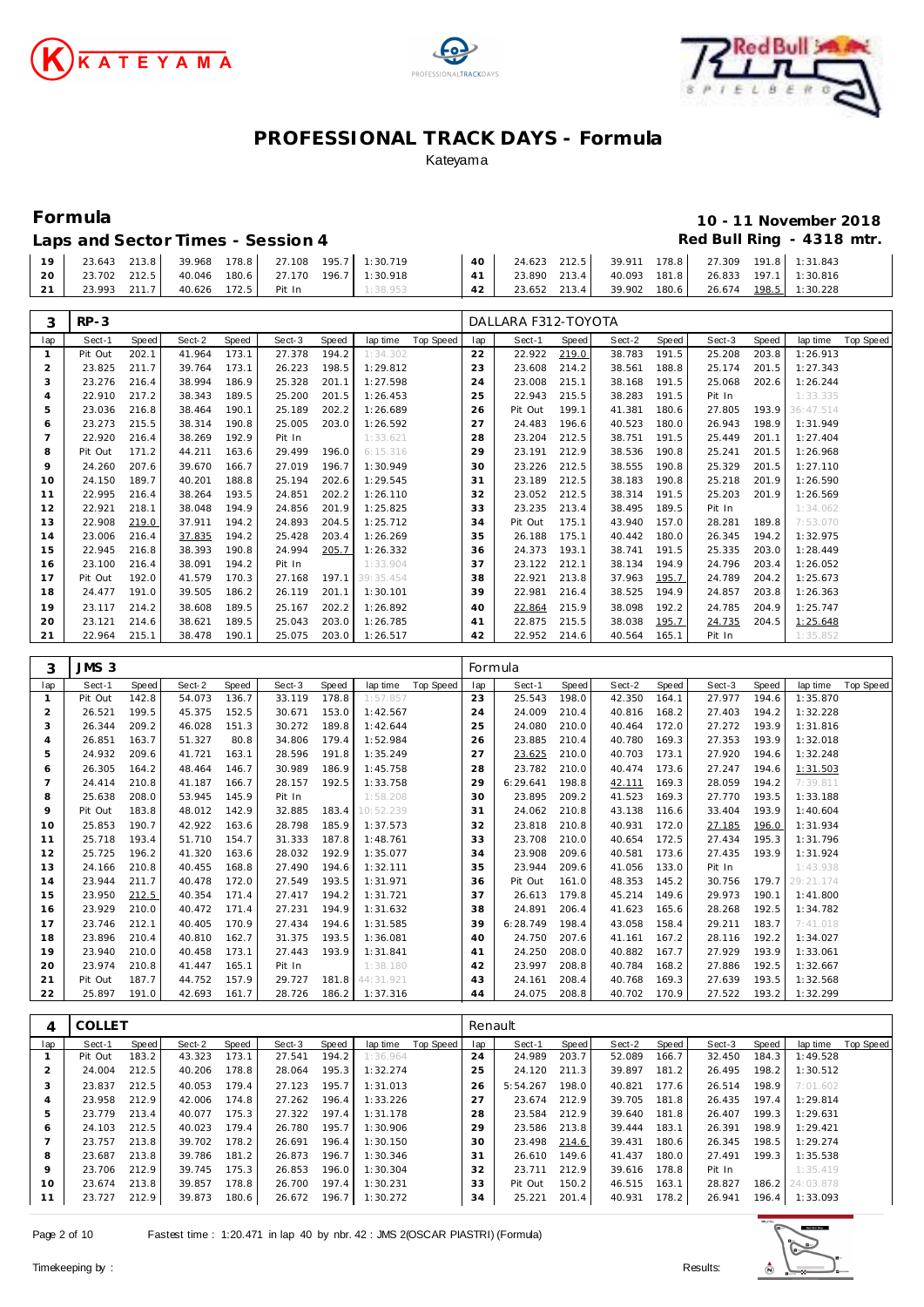





|    | Laps and Sector Times - Session 4 |       |        |       |        |       |           |    |          |       |        |       | Red Bull Ring |       | - 4318 mtr.     |
|----|-----------------------------------|-------|--------|-------|--------|-------|-----------|----|----------|-------|--------|-------|---------------|-------|-----------------|
| 12 | 23.629                            | 213.8 | 39.871 | 181.2 | Pit In |       | 1:35.644  | 35 | 23.869   | 213.8 | 39.618 | 181.2 | 26.485        | 198.9 | 1:29.972        |
| 13 | Pit Out                           | 184.1 | 43.443 | 169.3 | 27.573 | 189.8 | 28:23.491 | 36 | 23.544   | 212.9 | 39.532 | 183.1 | 26.256        | 198.9 | 1:29.332        |
| 14 | 24.320                            | 210.4 | 40.519 | 175.9 | 26.976 | 196.0 | 1:31.815  | 37 | 23.505   | 213.4 | 39.409 | 183.7 | 26.195        | 199.3 | <u>1:29.109</u> |
| 15 | 23.823                            | 211.7 | 40.191 | 176.5 | 26.685 | 197.1 | 1:30.699  | 38 | 25.109   | 191.0 | 43.580 | 174.8 | 26.560        | 198.9 | 1:35.249        |
| 16 | 23.673                            | 213.4 | 39.956 | 177.6 | 26.819 | 197.1 | 1:30.448  | 39 | 23.593   | 213.4 | 39.395 | 181.2 | 26.259        | 198.9 | 1:29.247        |
| 17 | 23.638                            | 214.2 | 39.910 | 180.6 | 26.613 | 198.2 | 1:30.161  | 40 | 6:49.962 | 201.7 | 40.574 | 174.2 | 26.730        | 197.8 | 7:57.266        |
| 18 | 23.636                            | 213.4 | 39.886 | 179.4 | 26.551 | 198.2 | 1:30.073  | 41 | 23.613   | 212.9 | 39.627 | 177.6 | 26.707        | 199.6 | 1:29.947        |
| 19 | 23.654                            | 214.2 | 41.098 | 177.0 | 27.241 | 196.4 | 1:31.993  | 42 | 24.039   | 211.7 | 40.499 | 177.0 | 26.584        | 198.9 | 1:31.122        |
| 20 | 23.753                            | 213.4 | 41.208 | 167.2 | 26.868 | 197.8 | 1:31.829  | 43 | 23.621   | 212.9 | 41.913 | 173.1 | 26.594        | 198.9 | 1:32.128        |
| 21 | 23.764                            | 212.5 | 39.889 | 177.6 | 26.538 | 196.4 | 1:30.191  | 44 | 23.566   | 212.5 | 39.529 | 181.8 | 26.477        | 198.9 | 1:29.572        |
| 22 | 23.789                            | 212.5 | 40.870 | 177.0 | Pit In |       | 1:36.232  | 45 | 23.622   | 213.8 | 39.439 | 181.2 | 26.436        | 199.3 | 1:29.497        |
| 23 | Pit Out                           | 177.7 | 50.008 | 152.1 | 37.352 | 185.2 | 19:10.923 | 46 |          |       |        |       |               |       |                 |

| 5            | <b>LECLERC</b> |       |        |       |        |       |           |           | Renault |          |       |        |       |        |       |           |           |
|--------------|----------------|-------|--------|-------|--------|-------|-----------|-----------|---------|----------|-------|--------|-------|--------|-------|-----------|-----------|
| lap          | Sect-1         | Speed | Sect-2 | Speed | Sect-3 | Speed | lap time  | Top Speed | lap     | Sect-1   | Speed | Sect-2 | Speed | Sect-3 | Speed | lap time  | Top Speed |
| $\mathbf{1}$ | Pit Out        | 190.0 | 44.621 | 153.0 | 29.173 | 188.5 | 1:38.100  |           | 23      | 24.865   | 206.8 | 48.679 | 131.1 | 35.953 | 171.4 | 1:49.497  |           |
| 2            | 24.691         | 210.0 | 41.305 | 168.8 | 27.583 | 196.0 | 1:33.579  |           | 24      | 24.864   | 208.8 | 40.496 | 176.5 | 27.026 | 197.8 | 1:32.386  |           |
| 3            | 23.896         | 213.8 | 40.134 | 163.6 | 27.534 | 195.7 | 1:31.564  |           | 25      | 5:50.786 | 178.9 | 41.464 | 172.0 | 26.998 | 198.2 | 6:59.248  |           |
| 4            | 23.707         | 214.6 | 40.109 | 180.6 | 27.011 | 197.4 | 1:30.827  |           | 26      | 23.721   | 214.2 | 39.954 | 175.9 | 26.587 | 198.2 | 1:30.262  |           |
| 5            | 23.646         | 215.9 | 39.928 | 174.8 | 26.944 | 197.1 | 1:30.518  |           | 27      | 23.659   | 214.2 | 39.842 | 181.2 | 26.569 | 198.9 | 1:30.070  |           |
| 6            | 23.713         | 214.2 | 39.774 | 173.1 | 26.880 | 198.2 | 1:30.367  |           | 28      | 23.558   | 215.1 | 39.851 | 180.6 | 26.682 | 199.3 | 1:30.091  |           |
| 7            | 23.576         | 215.5 | 39.924 | 172.0 | 26.912 | 197.1 | 1:30.412  |           | 29      | 23.541   | 214.2 | 39.763 | 178.8 | 26.557 | 197.4 | 1:29.861  |           |
| 8            | 23.612         | 215.9 | 40.138 | 175.3 | 27.665 | 190.5 | 1:31.415  |           | 30      | 23.653   | 212.9 | 39.705 | 174.8 | 26.555 | 197.8 | 1:29.913  |           |
| 9            | 23.930         | 213.8 | 39.810 | 173.6 | 26.878 | 197.1 | 1:30.618  |           | 31      | 23.630   | 213.4 | 39.841 | 158.4 | 30.048 | 198.2 | 1:33.519  |           |
| 10           | 23.707         | 214.2 | 39.812 | 175.3 | 26.836 | 197.1 | 1:30.355  |           | 32      | 23.572   | 213.4 | 40.052 | 178.2 | Pit In |       | 1:35.459  |           |
| 11           | 23.612         | 215.5 | 39.779 | 169.3 | 27.107 | 198.9 | 1:30.498  |           | 33      | Pit Out  | 169.9 | 47.970 | 156.5 | 29.122 | 190.8 | 23:42.664 |           |
| 12           | 23.933         | 217.7 | 40.508 | 173.6 | Pit In |       | 1:37.406  |           | 34      | 24.855   | 202.9 | 41.071 | 180.6 | 27.321 | 196.7 | 1:33.247  |           |
| 13           | Pit Out        | 190.7 | 42.720 | 164.1 | 27.980 | 193.9 | 29:09.907 |           | 35      | 23.687   | 212.9 | 40.384 | 170.9 | 26.937 | 197.8 | 1:31.008  |           |
| 14           | 24.183         | 210.0 | 40.710 | 174.2 | 27.323 | 196.4 | 1:32.216  |           | 36      | 23.814   | 211.7 | 39.767 | 174.8 | 26.620 | 198.9 | 1:30.201  |           |
| 15           | 23.835         | 212.1 | 40.330 | 173.6 | 27.013 | 197.1 | 1:31.178  |           | 37      | 23.683   | 213.4 | 39.958 | 177.6 | 26.669 | 199.6 | 1:30.310  |           |
| 16           | 23.717         | 212.9 | 40.088 | 178.8 | 27.296 | 197.1 | 1:31.101  |           | 38      | 23.600   | 214.6 | 39.760 | 176.5 | 26.548 | 198.9 | 1:29.908  |           |
| 17           | 23.738         | 213.8 | 40.094 | 169.3 | 26.876 | 197.4 | 1:30.708  |           | 39      | 7:12.241 | 203.7 | 40.488 | 173.1 | 27.803 | 196.7 | 8:20.532  |           |
| 18           | 23.709         | 213.4 | 39.907 | 178.8 | 27.398 | 197.4 | 1:31.014  |           | 40      | 23.830   | 212.9 | 40.361 | 176.5 | 27.122 | 197.4 | 1:31.313  |           |
| 19           | 23.723         | 213.8 | 54.169 | 109.8 | 29.964 | 196.0 | 1:47.856  |           | 41      | 23.786   | 213.4 | 39.704 | 174.8 | 28.274 | 197.8 | 1:31.764  |           |
| 20           | 23.910         | 212.9 | 39.959 | 177.6 | 27.002 | 196.7 | 1:30.871  |           | 42      | 23.651   | 215.1 | 39.813 | 173.6 | 27.379 | 199.6 | 1:30.843  |           |
| 21           | 23.927         | 212.5 | 40.067 | 174.2 | Pit In |       | 1:35.375  |           | 43      | 23.938   | 213.4 | 39.879 | 176.5 | 26.859 | 198.2 | 1:30.676  |           |
| 22           | Pit Out        | 174.6 | 49.681 | 154.3 | 38.402 | 172.8 | 19:56.832 |           | 44      | 23.569   | 214.2 | 39.715 | 175.9 | 26.916 | 198.9 | 1:30.200  |           |

|         |         |       | SEBASTI AN FREYMUTH |       |        |       |          |           | Tatuus |         |       |        |       |        |       |           |           |
|---------|---------|-------|---------------------|-------|--------|-------|----------|-----------|--------|---------|-------|--------|-------|--------|-------|-----------|-----------|
| lap     | Sect-1  | Speed | Sect-2              | Speed | Sect-3 | Speed | lap time | Top Speed | lap    | Sect-1  | Speed | Sect-2 | Speed | Sect-3 | Speed | lap time  | Top Speed |
|         | Pit Out | 190.0 | 47.264              | 141.0 | 31.385 | 182.4 | 1:44.185 |           | 14     | 24.304  | 206.8 | 41.244 | 161.7 | Pit In |       | 1:39.428  |           |
|         | 25.859  | 203.7 | 43.428              | 151.7 | 29.650 | 188.5 | 1:38.937 |           | 15     | Pit Out | 200.2 | 43.324 | 155.2 | 29.336 | 188.5 | 18:38.176 |           |
| 3       | 24.716  | 207.6 | 42.256              | 150.0 | 28.565 | 190.1 | 1:35.537 |           | 16     | 24.975  | 204.8 | 41.847 | 159.3 | 28.534 | 189.8 | 1:35.356  |           |
| 4       | 24.991  | 206.4 | 41.497              | 153.4 | 28.751 | 191.8 | 1:35.239 |           | 1      | 24.718  | 205.6 | 41.695 | 158.8 | 28.077 | 191.8 | 1:34.490  |           |
| 5       | 24.942  | 206.4 | 41.424              | 156.1 | 28.283 | 190.8 | 1:34.649 |           | 18     | 24.555  | 206.0 | 41.303 | 161.2 | 27.976 | 191.2 | 1:33.834  |           |
| 6       | 24.426  | 207.6 | 41.692              | 157.0 | 28.042 | 191.8 | 1:34.160 |           | 19     | 24.484  | 207.2 | 41.223 | 162.2 | 28.160 | 190.8 | 1:33.867  |           |
|         | 24.565  | 206.8 | 41.024              | 158.4 | 27.893 | 191.8 | 1:33.482 |           | 20     | 24.498  | 205.6 | 41.352 | 161.7 | 28.118 | 191.5 | 1:33.968  |           |
| 8       | 24.410  | 207.6 | 41.123              | 162.7 | 27.888 | 192.5 | 1:33.421 |           | 21     | 24.626  | 206.0 | 41.428 | 161.7 | 28.060 | 192.2 | 1:34.114  |           |
| $\circ$ | 24.328  | 207.6 | 41.012              | 160.7 | 28.092 | 191.8 | 1:33.432 |           | 22     | 24.468  | 206.8 | 41.347 | 161.2 | 27.907 | 191.5 | 1:33.722  |           |
| 10      | 24.341  | 206.8 | 41.030              | 161.2 | 27.977 | 192.2 | 1:33.348 |           | 23     | 24.643  | 208.8 | 41.392 | 160.2 | 27.876 | 191.5 | 1:33.911  |           |
|         | 24.438  | 206.4 | 41.139              | 158.8 | 27.907 | 192.2 | 1:33.484 |           | 24     | 24.516  | 207.2 | 41.257 | 161.7 | 27.917 | 191.2 | 1:33.690  |           |
| 12      | 24.453  | 207.2 | 41.044              | 160.2 | 27.809 | 191.2 | 1:33.306 |           | 25     | 24.512  | 205.6 | 41.013 | 162.7 | 27.834 | 192.5 | 1:33.359  |           |
| 13      | 24.790  | 207.6 | 40.950              | 164.1 | 27.969 | 191.2 | 1:33.709 |           | 26     | 25.412  | 207.6 | 41.211 | 166.2 | Pit In |       | 1:40.285  |           |

| Q   | BHAITECH <sub>1</sub> |       |          |       |        |       |                 |           | Tatuus |         |       |        |       |        |       |           |           |
|-----|-----------------------|-------|----------|-------|--------|-------|-----------------|-----------|--------|---------|-------|--------|-------|--------|-------|-----------|-----------|
| lap | Sect-1                | Speed | Sect-2   | Speed | Sect-3 | Speed | lap time        | Top Speed | lap    | Sect-1  | Speed | Sect-2 | Speed | Sect-3 | Speed | lap time  | Top Speed |
|     | Pit Out               | 159.5 | 49.642   | 145.2 | 30.507 | 185.2 | 1:50.257        |           | 28     | 24.296  | 208.0 | 40.920 | 165.1 | 27.774 | 192.9 | 1:32.990  |           |
|     | 25.803                | 204.4 | 44.107   | 155.6 | 28.957 | 188.5 | 1:38.867        |           | 29     | 24.243  | 208.0 | 40.712 | 165.6 | 27.899 | 191.8 | 1:32.854  |           |
|     | 24.629                | 208.8 | 41.553   | 159.3 | 28.463 | 190.8 | 1:34.645        |           | 30     | 24.255  | 208.8 | 45.049 | 140.6 | Pit In |       | 1:47.208  |           |
| 4   | 24.250                | 208.8 | 41.168   | 162.2 | 28.292 | 191.2 | 1:33.710        |           | 31     | Pit Out | 164.4 | 48.575 | 147.9 | 31.858 | 177.6 | 19:01.493 |           |
| 5   | 25.839                | 179.5 | 43.883   | 161.7 | 28.264 | 192.2 | 1:37.986        |           | 32     | 26.028  | 207.2 | 43.892 | 162.7 | 29.123 | 186.9 | 1:39.043  |           |
| 6   | 24.713                | 207.2 | 41.207   | 160.7 | 28.069 | 192.2 | 1:33.989        |           | 33     | 24.733  | 209.2 | 41.672 | 162.2 | 28.072 | 193.5 | 1:34.477  |           |
|     | 24.486                | 208.4 | 41.155   | 162.7 | 28.087 | 191.5 | 1:33.728        |           | 34     | 24.160  | 210.0 | 41.543 | 167.7 | 27.941 | 193.9 | 1:33.644  |           |
| 8   | 24.208                | 208.4 | 41.154   | 161.7 | 28.018 | 191.8 | 1:33.380        |           | 35     | 24.367  | 209.2 | 41.131 | 165.1 | 27.760 | 192.2 | 1:33.258  |           |
| 9   | 24.323                | 208.8 | 1:11.820 | 123.3 | Pit In |       | 2:19.581        |           | 36     | 24.147  | 210.0 | 40.806 | 168.8 | 27.804 | 192.9 | 1:32.757  |           |
| 10  | Pit Out               | 169.9 | 46.464   | 131.4 | 33.312 |       | 167.4 21:03.206 |           | 37     | 24.051  | 209.6 | 40.765 | 168.8 | 27.589 | 194.2 | 1:32.405  |           |

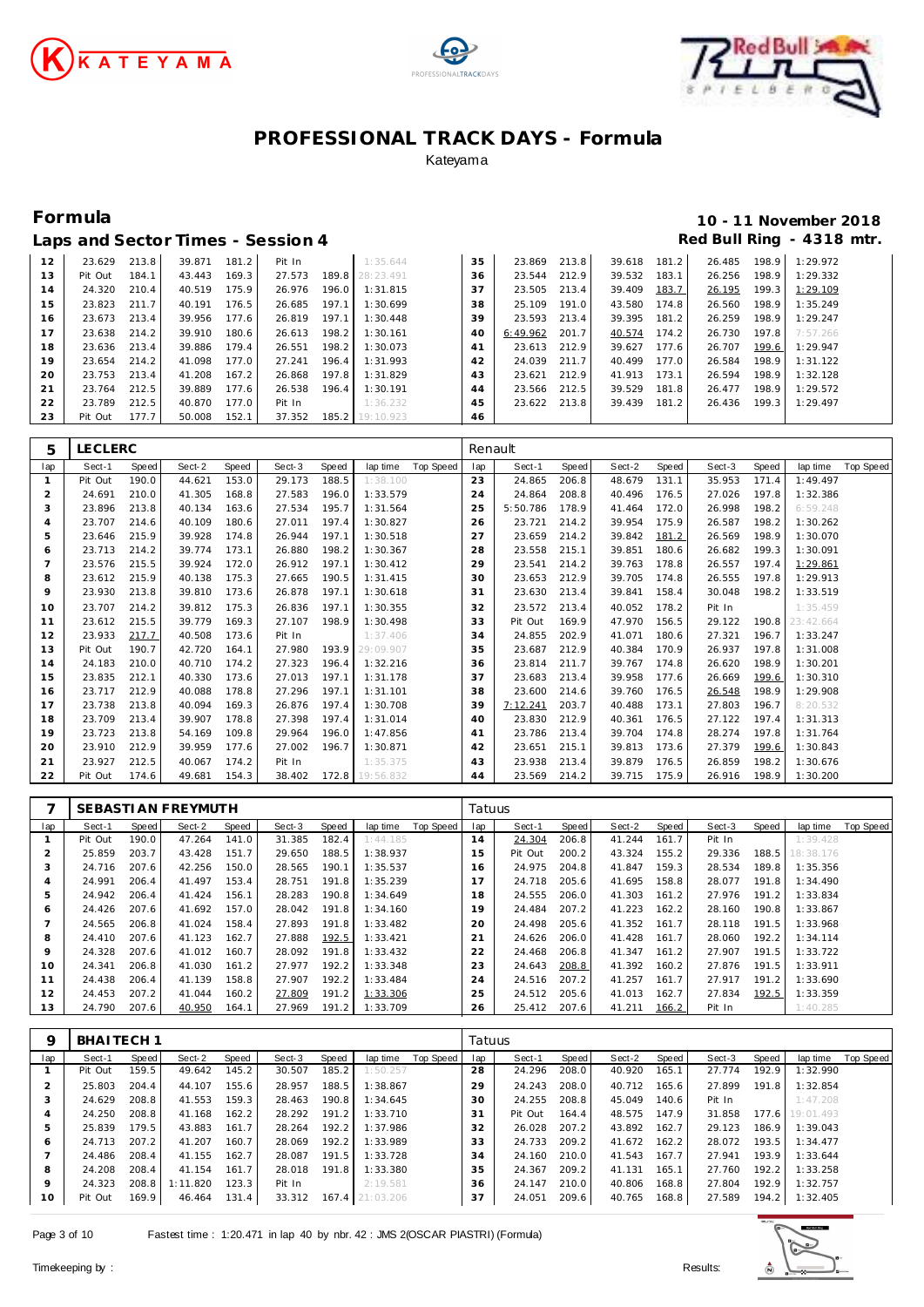





|    |         |       |        |       | Laps and Sector Times - Session 4 |       |           |    |          |       |        |       |        |       | Red Bull Ring - 4318 mtr. |
|----|---------|-------|--------|-------|-----------------------------------|-------|-----------|----|----------|-------|--------|-------|--------|-------|---------------------------|
| 11 | 25.733  | 208.0 | 42.495 | 158.8 | 28.398                            | 192.9 | 1:36.626  | 38 | 24.118   | 211.3 | 41.183 | 168.2 | 27.722 | 193.9 | 1:33.023                  |
| 12 | 24.553  | 209.6 | 41.194 | 163.1 | 28.038                            | 191.5 | 1:33.785  | 39 | 24.276   | 209.6 | 41.341 | 165.1 | 27.922 | 194.6 | 1:33.539                  |
| 13 | 25.289  | 210.4 | 41.810 | 162.2 | 28.039                            | 191.2 | 1:35.138  | 40 | 24.039   | 210.4 | 40.472 | 167.2 | 27.505 | 194.2 | 1:32.016                  |
| 14 | 24.346  | 208.8 | 41.041 | 164.6 | 27.801                            | 192.5 | 1:33.188  | 41 | 23.994   | 210.0 | 40.552 | 162.7 | 27.503 | 194.9 | 1:32.049                  |
| 15 | 24.314  | 208.8 | 40.943 | 163.6 | 27.915                            | 192.5 | 1:33.172  | 42 | 24.075   | 208.8 | 40.648 | 170.9 | 27.750 | 195.3 | 1:32.473                  |
| 16 | 24.215  | 208.8 | 41.256 | 162.7 | 28.092                            | 193.5 | 1:33.563  | 43 | 24.025   | 209.2 | 40.428 | 172.0 | 27.608 | 194.2 | 1:32.061                  |
| 17 | 24.279  | 208.4 | 40.924 | 163.1 | 27.895                            | 192.5 | 1:33.098  | 44 | 24.089   | 209.6 | 40.587 | 169.3 | Pit In |       | 1:41.193                  |
| 18 | 24.132  | 208.8 | 41.050 | 157.9 | 27.925                            | 192.5 | 1:33.107  | 45 | Pit Out  | 154.5 | 47.713 | 144.8 | 30.299 | 188.5 | 8:45.450                  |
| 19 | 24.107  | 210.8 | 41.481 | 161.2 | 27.997                            | 192.2 | 1:33.585  | 46 | 25.311   | 204.8 | 43.297 | 157.9 | 28.503 | 193.2 | 1:37.111                  |
| 20 | 24.303  | 208.0 | 40.930 | 165.1 | Pit In                            |       | 1:41.624  | 47 | 24.643   | 209.2 | 42.120 | 160.2 | 28.257 | 193.5 | 1:35.020                  |
| 21 | Pit Out | 193.4 | 46.172 | 146.7 | 29.387                            | 189.1 | 26:34.792 | 48 | 24.321   | 209.2 | 41.371 | 160.7 | 28.147 | 194.2 | 1:33.839                  |
| 22 | 24.650  | 207.2 | 41.548 | 164.1 | 28.084                            | 191.2 | 1:34.282  | 49 | 29.191   | 151.7 | 44.034 | 161.7 | 28.084 | 193.5 | 1:41.309                  |
| 23 | 24.297  | 208.4 | 41.127 | 167.2 | 27.699                            | 192.5 | 1:33.123  | 50 | 7:29.293 | 204.8 | 42.908 | 155.2 | 28.484 | 191.8 | 8:40.685                  |
| 24 | 24.171  | 208.8 | 41.018 | 164.1 | 27.721                            | 191.8 | 1:32.910  | 51 | 24.759   | 208.4 | 48.548 | 152.5 | 28.619 | 192.9 | 1:41.926                  |
| 25 | 24.166  | 208.8 | 40.872 | 167.2 | 27.835                            | 193.2 | 1:32.873  | 52 | 24.221   | 210.8 | 41.662 | 163.1 | 27.763 | 193.9 | 1:33.646                  |
| 26 | 24.190  | 208.8 | 40.729 | 165.6 | 27.756                            | 191.5 | 1:32.675  | 53 | 24.107   | 210.4 | 47.335 | 160.7 | 28.285 | 192.9 | 1:39.727                  |
| 27 | 24.236  | 208.8 | 40.937 | 166.2 | 28.027                            | 190.1 | 1:33.200  | 54 | 24.079   | 210.0 | 40.765 | 166.2 | 27.616 | 193.5 | 1:32.460                  |

| 10             | BHAITECH <sub>2</sub> |       |        |       |        |       |           |           | Tatuus |          |       |        |       |        |       |           |                  |
|----------------|-----------------------|-------|--------|-------|--------|-------|-----------|-----------|--------|----------|-------|--------|-------|--------|-------|-----------|------------------|
| lap            | Sect-1                | Speed | Sect-2 | Speed | Sect-3 | Speed | lap time  | Top Speed | lap    | Sect-1   | Speed | Sect-2 | Speed | Sect-3 | Speed | lap time  | <b>Top Speed</b> |
| $\mathbf{1}$   | Pit Out               | 167.5 | 43.703 | 164.6 | 28.940 | 188.8 | 1:40.296  |           | 25     | 24.257   | 209.6 | 40.700 | 171.4 | 27.830 | 193.9 | 1:32.787  |                  |
| 2              | 24.868                | 208.0 | 41.788 | 174.2 | 28.347 | 190.8 | 1:35.003  |           | 26     | 24.255   | 208.8 | 40.852 | 178.2 | Pit In |       | 1:39.443  |                  |
| 3              | 24.446                | 208.8 | 41.122 | 175.9 | 28.120 | 189.8 | 1:33.688  |           | 27     | Pit Out  | 191.0 | 49.998 | 144.4 | 31.127 | 184.9 | 40:10.788 |                  |
| 4              | 24.364                | 208.0 | 40.955 | 177.6 | 28.072 | 192.5 | 1:33.391  |           | 28     | 25.605   | 204.0 | 44.273 | 161.7 | 29.027 | 191.2 | 1:38.905  |                  |
| 5              | 24.375                | 208.8 | 41.066 | 178.2 | 27.887 | 191.8 | 1:33.328  |           | 29     | 24.366   | 210.4 | 41.349 | 172.5 | 27.934 | 193.2 | 1:33.649  |                  |
| 6              | 24.403                | 210.0 | 40.848 | 175.9 | 27.844 | 191.5 | 1:33.095  |           | 30     | 24.173   | 209.2 | 40.963 | 176.5 | 27.830 | 195.3 | 1:32.966  |                  |
| $\overline{7}$ | 24.436                | 208.4 | 41.744 | 154.3 | Pit In |       | 1:42.237  |           | 31     | 24.011   | 210.4 | 40.794 | 178.2 | 27.651 | 193.9 | 1:32.456  |                  |
| 8              | Pit Out               | 105.0 | 47.067 | 159.8 | 28.932 | 183.1 | 10:31.444 |           | 32     | 24.373   | 209.6 | 42.663 | 175.9 | 27.664 | 194.9 | 1:34.700  |                  |
| 9              | 25.314                | 206.4 | 41.723 | 167.2 | 28.101 | 191.5 | 1:35.138  |           | 33     | 24.021   | 210.0 | 40.671 | 179.4 | 27.683 | 193.9 | 1:32.375  |                  |
| 10             | 24.289                | 210.0 | 41.046 | 176.5 | 27.624 | 192.9 | 1:32.959  |           | 34     | 24.283   | 210.8 | 40.525 | 180.6 | 27.528 | 194.6 | 1:32.336  |                  |
| 11             | 24.249                | 210.0 | 40.678 | 177.0 | 27.783 | 191.2 | 1:32.710  |           | 35     | 23.973   | 209.2 | 40.453 | 181.8 | 27.376 | 195.3 | 1:31.802  |                  |
| 12             | 24.144                | 210.4 | 40.559 | 178.2 | 27.742 | 192.2 | 1:32.445  |           | 36     | 25.937   | 198.8 | 40.550 | 178.8 | 27.604 | 194.2 | 1:34.091  |                  |
| 13             | 24.292                | 209.2 | 40.538 | 179.4 | 27.634 | 191.8 | 1:32.464  |           | 37     | 24.137   | 208.8 | 40.444 | 180.6 | 27.504 | 193.5 | 1:32.085  |                  |
| 14             | 24.218                | 209.2 | 40.673 | 179.4 | 28.278 | 193.2 | 1:33.169  |           | 38     | 24.171   | 208.8 | 40.616 | 178.2 | Pit In |       | 1:39.746  |                  |
| 15             | 24.212                | 208.8 | 40.613 | 177.6 | Pit In |       | 1:39.725  |           | 39     | Pit Out  | 132.6 | 47.346 | 147.5 | 29.777 | 189.8 | 9:03.176  |                  |
| 16             | Pit Out               | 203.7 | 44.661 | 169.8 | 28.388 | 190.5 | 26:11.378 |           | 40     | 25.060   | 206.0 | 42.475 | 165.6 | 29.853 | 191.8 | 1:37.388  |                  |
| 17             | 24.577                | 208.0 | 41.240 | 174.2 | 27.779 | 192.5 | 1:33.596  |           | 41     | 26.516   | 113.6 | 43.580 | 166.2 | 28.511 | 187.8 | 1:38.607  |                  |
| 18             | 24.488                | 207.6 | 40.989 | 176.5 | 27.882 | 191.5 | 1:33.359  |           | 42     | 25.696   | 196.9 | 43.055 | 154.7 | 31.204 | 192.5 | 1:39.955  |                  |
| 19             | 24.187                | 208.4 | 40.770 | 177.6 | 27.750 | 192.9 | 1:32.707  |           | 43     | 7:23.084 | 203.7 | 42.050 | 168.8 | 28.239 | 191.8 | 8:33.373  |                  |
| 20             | 28.948                | 126.8 | 41.949 | 178.8 | 27.602 | 193.2 | 1:38.499  |           | 44     | 24.224   | 208.4 | 42.657 | 169.8 | 28.209 | 192.5 | 1:35.090  |                  |
| 21             | 24.046                | 210.0 | 42.632 | 171.4 | 27.732 | 193.5 | 1:34.410  |           | 45     | 24.377   | 208.4 | 40.635 | 177.0 | 27.992 | 191.2 | 1:33.004  |                  |
| 22             | 24.248                | 208.8 | 40.610 | 180.0 | 27.784 | 191.5 | 1:32.642  |           | 46     | 24.094   | 209.2 | 40.649 | 178.2 | 27.828 | 192.5 | 1:32.571  |                  |
| 23             | 24.239                | 208.8 | 40.908 | 177.0 | 27.660 | 192.5 | 1:32.807  |           | 47     | 24.075   | 209.2 | 40.723 | 179.4 | 27.622 | 191.8 | 1:32.420  |                  |
| 24             | 24.069                | 210.0 | 41.922 | 177.0 | 27.755 | 192.9 | 1:33.746  |           | 48     |          |       |        |       |        |       |           |                  |

| 14             | <b>BHAITECH3</b> |       |        |       |        |       |          |           | Tatuus |          |       |        |       |        |       |                 |           |
|----------------|------------------|-------|--------|-------|--------|-------|----------|-----------|--------|----------|-------|--------|-------|--------|-------|-----------------|-----------|
| lap            | Sect-1           | Speed | Sect-2 | Speed | Sect-3 | Speed | lap time | Top Speed | lap    | Sect-1   | Speed | Sect-2 | Speed | Sect-3 | Speed | lap time        | Top Speed |
|                | Pit Out          | 143.6 | 53.308 | 125.0 | 34.061 | 181.5 | 2:00.664 |           | 27     | 24.357   | 208.8 | 40.928 | 175.9 | 28.033 | 192.5 | 1:33.318        |           |
| $\overline{2}$ | 26.341           | 204.8 | 43.665 | 167.2 | 29.123 | 187.8 | 1:39.129 |           | 28     | 24.153   | 210.0 | 40.966 | 177.6 | 27.959 | 192.9 | 1:33.078        |           |
| 3              | 25.695           | 206.8 | 43.616 | 170.3 | 29.337 | 190.1 | 1:38.648 |           | 29     | 24.141   | 210.0 | 40.867 | 175.9 | 27.732 | 192.2 | 1:32.740        |           |
| 4              | 24.876           | 206.4 | 41.626 | 173.1 | Pit In |       | 1:54.437 |           | 30     | 24.170   | 208.8 | 43.363 | 159.8 | Pit In |       | 1:45.973        |           |
| 5              | Pit Out          | 171.8 | 47.271 | 149.2 | 32.588 | 182.4 | 8:57.249 |           | 31     | Pit Out  | 131.1 | 53.954 | 130.1 | 34.482 | 177.9 | 11:01.269       |           |
| 6              | 27.973           | 201.7 | 44.679 | 149.6 | 29.868 | 187.5 | 1:42.520 |           | 32     | 28.735   | 194.5 | 45.357 | 162.2 | 30.279 | 187.8 | 1:44.371        |           |
|                | 25.143           | 208.0 | 42.490 | 174.2 | 29.295 | 181.5 | 1:36.928 |           | 33     | 5:24.618 | 177.4 | 46.125 | 159.3 | 30.460 | 167.2 | 6:41.203        |           |
| 8              | 24.994           | 209.2 | 43.865 | 151.7 | 29.339 | 190.1 | 1:38.198 |           | 34     | 25.749   | 208.0 | 42.459 | 173.1 | 28.587 | 192.9 | 1:36.795        |           |
| 9              | 24.609           | 210.4 | 41.725 | 169.3 | 28.434 | 193.2 | 1:34.768 |           | 35     | 25.663   | 206.4 | 42.066 | 170.9 | 28.222 | 191.8 | 1:35.951        |           |
| 10             | 25.600           | 209.6 | 41.465 | 176.5 | 28.529 | 191.8 | 1:35.594 |           | 36     | 24.754   | 180.1 | 41.814 | 173.1 | 27.902 | 194.2 | 1:34.470        |           |
| 11             | 24.440           | 209.2 | 52.185 | 175.9 | 28.308 | 193.2 | 1:44.933 |           | 37     | 24.174   | 210.4 | 41.131 | 170.3 | 27.878 | 192.5 | 1:33.183        |           |
| 12             | 24.482           | 209.6 | 41.245 | 170.9 | 28.570 | 191.2 | 1:34.297 |           | 38     | 24.421   | 209.2 | 40.850 | 180.0 | 28.027 | 193.9 | 1:33.298        |           |
| 13             | 24.280           | 209.2 | 41.039 | 172.5 | 28.091 | 192.2 | 1:33.410 |           | 39     | 24.280   | 208.8 | 40.604 | 177.0 | 27.935 | 192.9 | 1:32.819        |           |
| 14             | 24.497           | 208.4 | 51.669 | 171.4 | 29.026 | 192.5 | 1:45.192 |           | 40     | 26.543   | 204.4 | 41.558 | 174.8 | 28.299 | 192.2 | 1:36.400        |           |
| 15             | 24.569           | 209.6 | 41.913 | 172.5 | 28.192 | 192.5 | 1:34.674 |           | 41     | 24.474   | 209.2 | 40.892 | 177.6 | 27.937 | 192.9 | 1:33.303        |           |
| 16             | 24.490           | 209.2 | 42.166 | 175.3 | 28.127 | 192.2 | 1:34.783 |           | 42     | 24.294   | 209.2 | 40.716 | 175.9 | 27.849 | 193.2 | 1:32.859        |           |
| 17             | 24.433           | 211.3 | 41.489 | 167.2 | 28.964 | 192.2 | 1:34.886 |           | 43     | 23.980   | 209.6 | 40.581 | 173.1 | 27.737 | 194.2 | 1:32.298        |           |
| 18             | 24.107           | 210.4 | 41.025 | 173.1 | 28.244 | 192.2 | 1:33.376 |           | 44     | 24.056   | 209.2 | 41.132 | 167.2 | Pit In |       | 1:41.126        |           |
| 19             | 24.499           | 209.6 | 41.009 | 175.3 | Pit In |       | 1:43.075 |           | 45     | Pit Out  | 152.3 | 46.891 | 172.0 | 29.211 |       | 161.2 22:43.150 |           |

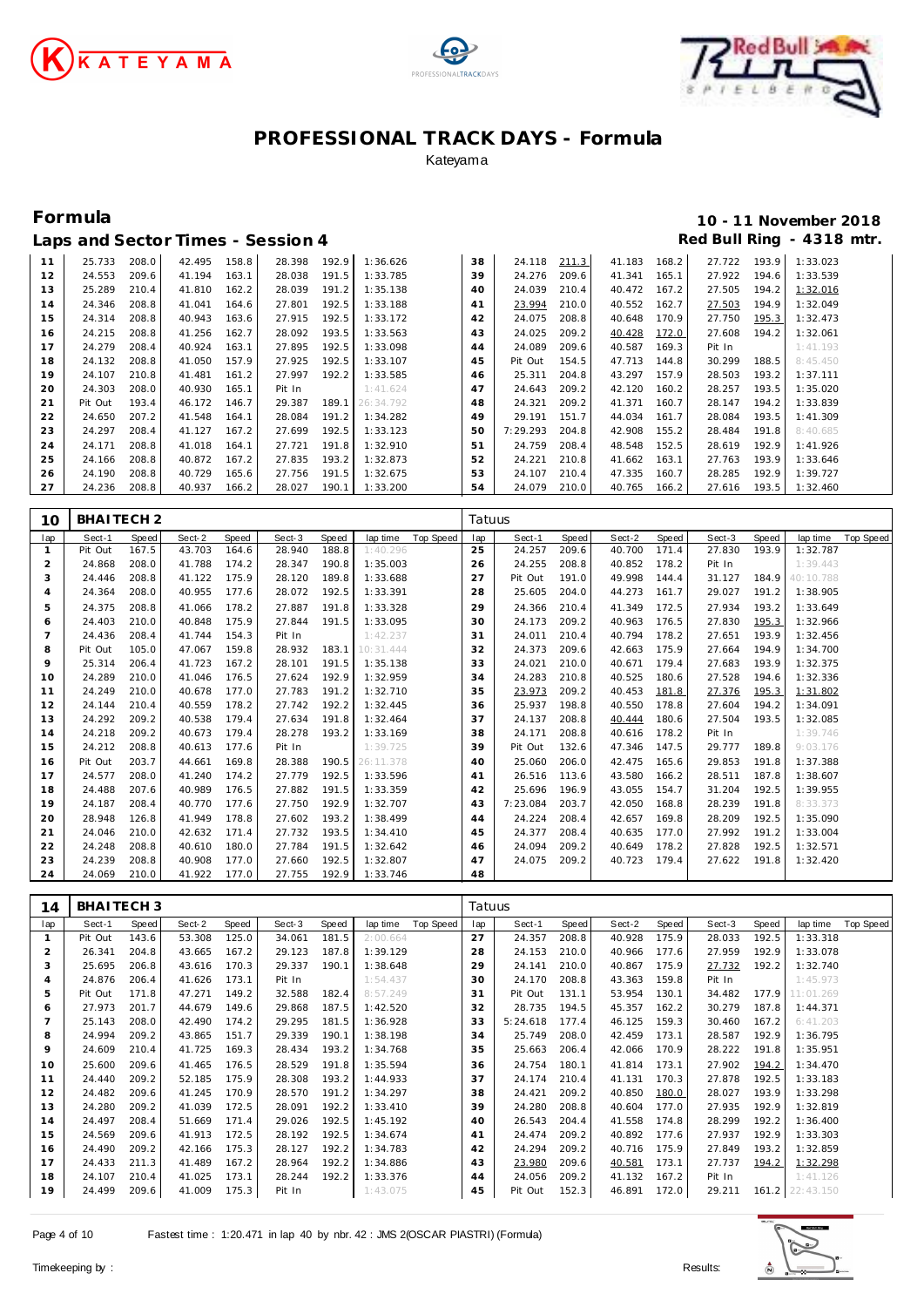





## **Formula 10 - 11 November 2018 Red Bull Ring - 4318 mtr.**<br>1 **25479** 2080 - 41384 1753 28849 1915 1:35712

|  | Laps and Sector Times - Session 4 |  |  |                                                      |    |
|--|-----------------------------------|--|--|------------------------------------------------------|----|
|  |                                   |  |  | 20 Pit Out 155.8 48.082 153.4 30.891 187.5 31:08.629 | 46 |

| -20 | Pit Out | 155.8 | 48.082 | 153.4 |        |       | 30.891 187.5 31:08.629 | 46 | 25.479   | 208.0 | 41.384 175.3 |       |              |       | 28.849 191.5 1:35.712 |
|-----|---------|-------|--------|-------|--------|-------|------------------------|----|----------|-------|--------------|-------|--------------|-------|-----------------------|
| 21  | 24.974  | 205.6 | 44.085 | 171.4 | 28.774 |       | 189.1 1:37.833         | 47 | 7:21.473 | 196.6 | 42.352       | 161.7 | 28.701       |       | 191.5 8:32.526        |
| 22  | 24.636  | 208.8 | 42.637 | 174.2 | 28.419 |       | 191.5 1:35.692         | 48 | 24.556   | 208.4 | 42.846       | 172.5 | 28.382 192.5 |       | 1:35.784              |
| 23  | 24.583  | 208.8 | 41.626 | 174.2 | 28.379 |       | $192.5$ 1:34.588       | 49 | 24.428   | 209.6 | 41.979       | 170.3 | 28.153       | 193.5 | 1:34.560              |
| 24  | 24.234  | 210.0 | 41.311 | 172.5 | 29.099 | 192.9 | 1:34.644               | 50 | 24.213   | 210.8 | 41.348       | 167.2 | 28.336       | 193.2 | 1:33.897              |
| 25  | 24.441  | 211.7 | 41.022 | 177.0 | 28.046 | 193.5 | 1:33.509               | 51 | 24.288   | 209.6 | 40.800       | 173.6 | 28.280       | 193.5 | 1:33.368              |
| 26  | 24.260  | 209.6 | 41.815 | 174.8 |        |       | 28.132 192.2 1:34.207  | 52 |          |       |              |       |              |       |                       |

| 15             | BHAITECH 4 |              |          |       |        |       |           |           | Tatuus |          |       |        |       |        |       |           |           |
|----------------|------------|--------------|----------|-------|--------|-------|-----------|-----------|--------|----------|-------|--------|-------|--------|-------|-----------|-----------|
| lap            | Sect-1     | <b>Speed</b> | Sect-2   | Speed | Sect-3 | Speed | lap time  | Top Speed | lap    | Sect-1   | Speed | Sect-2 | Speed | Sect-3 | Speed | lap time  | Top Speed |
| $\mathbf{1}$   | Pit Out    | 156.5        | 45.901   | 142.5 | 29.881 | 189.1 | 1:44.150  |           | 29     | 23.810   | 214.2 | 40.705 | 174.8 | 27.358 | 192.9 | 1:31.873  |           |
| 2              | 25.800     | 208.0        | 41.658   | 162.7 | 28.103 | 192.2 | 1:35.561  |           | 30     | 24.007   | 208.8 | 40.628 | 176.5 | 27.429 | 192.9 | 1:32.064  |           |
| 3              | 24.188     | 208.8        | 40.834   | 175.9 | 27.755 | 192.5 | 1:32.777  |           | 31     | 23.966   | 208.8 | 40.779 | 171.4 | Pit In |       | 1:41.527  |           |
| 4              | 24.051     | 209.2        | 40.695   | 174.8 | 27.678 | 193.2 | 1:32.424  |           | 32     | Pit Out  | 178.6 | 46.342 | 143.6 | 30.551 | 177.0 | 9:32.426  |           |
| 5              | 24.078     | 209.2        | 40.675   | 175.9 | 27.593 | 192.5 | 1:32.346  |           | 33     | 26.379   | 196.9 | 47.099 | 154.7 | 29.023 | 184.9 | 1:42.501  |           |
| 6              | 24.072     | 208.4        | 40.712   | 177.0 | 27.537 | 193.5 | 1:32.321  |           | 34     | 25.177   | 208.4 | 40.987 | 175.3 | 27.553 | 195.7 | 1:33.717  |           |
| $\overline{7}$ | 24.049     | 209.2        | 40.420   | 175.9 | 27.622 | 192.2 | 1:32.091  |           | 35     | 6:12.189 | 206.0 | 41.906 | 165.1 | 27.730 | 194.6 | 7:21.825  |           |
| 8              | 24.055     | 209.2        | 40.691   | 177.6 | 27.638 | 193.2 | 1:32.384  |           | 36     | 24.126   | 209.6 | 40.768 | 175.3 | 27.484 | 193.5 | 1:32.378  |           |
| 9              | 24.707     | 209.2        | 40.964   | 166.2 | Pit In |       | 1:40.967  |           | 37     | 23.858   | 210.4 | 40.614 | 175.3 | 27.371 | 195.3 | 1:31.843  |           |
| 10             | Pit Out    | 204.4        | 1:23.214 | 97.6  | Pit In |       | 8:24.961  |           | 38     | 23.837   | 210.8 | 40.328 | 177.6 | 27.210 | 196.0 | 1:31.375  |           |
| 11             | Pit Out    | 201.4        | 45.559   | 163.1 | 28.879 | 179.7 | 3:16.529  |           | 39     | 23.767   | 210.0 | 41.235 | 174.2 | 27.290 | 195.3 | 1:32.292  |           |
| 12             | 25.703     | 201.7        | 41.694   | 175.3 | 27.597 | 194.9 | 1:34.994  |           | 40     | 23.817   | 211.3 | 40.354 | 178.2 | 27.538 | 196.0 | 1:31.709  |           |
| 13             | 23.958     | 210.4        | 40.837   | 176.5 | 27.546 | 191.2 | 1:32.341  |           | 41     | 23.807   | 210.0 | 40.274 | 175.3 | 27.428 | 194.2 | 1:31.509  |           |
| 14             | 24.092     | 209.6        | 40.500   | 178.2 | 27.382 | 193.2 | 1:31.974  |           | 42     | 23.809   | 210.0 | 40.363 | 175.3 | 27.271 | 195.3 | 1:31.443  |           |
| 15             | 24.006     | 210.0        | 40.424   | 179.4 | 27.390 | 193.5 | 1:31.820  |           | 43     | 23.766   | 210.4 | 40.227 | 175.9 | 27.356 | 195.7 | 1:31.349  |           |
| 16             | 23.967     | 209.6        | 40.381   | 177.0 | 27.298 | 194.2 | 1:31.646  |           | 44     | 23.842   | 210.4 | 40.351 | 174.8 | 27.307 | 194.9 | 1:31.500  |           |
| 17             | 23.900     | 210.4        | 40.410   | 177.0 | 27.537 | 194.6 | 1:31.847  |           | 45     | 23.841   | 210.4 | 42.318 | 158.8 | Pit In |       | 1:42.567  |           |
| 18             | 23.825     | 210.0        | 40.406   | 179.4 | 27.639 | 194.6 | 1:31.870  |           | 46     | Pit Out  | 195.2 | 45.977 | 149.2 | 31.113 | 178.5 | 10:46.388 |           |
| 19             | 24.207     | 210.8        | 52.049   | 64.4  | 31.555 | 194.9 | 1:47.811  |           | 47     | 26.143   | 206.0 | 42.823 | 160.7 | 28.117 | 194.6 | 1:37.083  |           |
| 20             | 23.907     | 211.7        | 40.607   | 176.5 | 28.900 | 193.5 | 1:33.414  |           | 48     | 24.370   | 209.2 | 41.053 | 173.6 | 27.488 | 196.0 | 1:32.911  |           |
| 21             | 24.057     | 210.4        | 40.488   | 177.6 | 27.542 | 193.2 | 1:32.087  |           | 49     | 24.008   | 209.6 | 40.563 | 175.3 | 27.519 | 193.2 | 1:32.090  |           |
| 22             | 23.939     | 211.3        | 40.273   | 175.9 | 27.476 | 191.5 | 1:31.688  |           | 50     | 23.838   | 210.4 | 40.216 | 175.3 | 27.314 | 196.7 | 1:31.368  |           |
| 23             | 23.911     | 211.3        | 40.661   | 174.8 | Pit In |       | 1:39.435  |           | 51     | 23.672   | 212.1 | 40.518 | 175.9 | 27.450 | 193.9 | 1:31.640  |           |
| 24             | Pit Out    | 205.2        | 41.920   | 168.2 | 27.924 | 190.8 | 29:19.824 |           | 52     | 23.853   | 210.8 | 41.091 | 173.6 | 27.361 | 194.6 | 1:32.305  |           |
| 25             | 24.015     | 211.3        | 40.936   | 169.8 | 27.955 | 193.9 | 1:32.906  |           | 53     | 23.844   | 210.0 | 40.251 | 173.6 | 27.377 | 193.5 | 1:31.472  |           |
| 26             | 23.946     | 211.3        | 40.826   | 173.1 | 27.540 | 194.2 | 1:32.312  |           | 54     | 27.866   | 163.4 | 45.095 | 167.2 | 27.622 | 196.4 | 1:40.583  |           |
| 27             | 23.905     | 210.4        | 40.528   | 175.3 | 27.352 | 193.5 | 1:31.785  |           | 55     | 23.827   | 210.0 | 40.260 | 173.6 | 27.314 | 194.2 | 1:31.401  |           |
| 28             | 23.958     | 210.0        | 40.607   | 176.5 | 27.453 | 194.2 | 1:32.018  |           | 56     | 23.692   | 212.5 | 41.079 | 148.8 | 31.624 | 195.3 | 1:36.395  |           |

| 21             | ULYSSE DE PAUW |       |        |       |        |       |          |           | Tatuus |           |       |        |       |        |       |           |           |
|----------------|----------------|-------|--------|-------|--------|-------|----------|-----------|--------|-----------|-------|--------|-------|--------|-------|-----------|-----------|
| lap            | Sect-1         | Speed | Sect-2 | Speed | Sect-3 | Speed | lap time | Top Speed | lap    | Sect-1    | Speed | Sect-2 | Speed | Sect-3 | Speed | lap time  | Top Speed |
| $\mathbf{1}$   | Pit Out        | 150.0 | 50.776 | 163.6 | Pit In |       | 1:59.649 |           | 23     | Pit Out   | 150.2 | 50.130 | 122.4 | 31.373 | 166.2 | 36:50.964 |           |
| $\overline{2}$ | Pit Out        | 168.3 | 45.653 | 164.6 | 29.062 | 187.8 | 2:08.220 |           | 24     | 27.691    | 173.7 | 44.702 | 172.5 | 28.480 | 189.1 | 1:40.873  |           |
| 3              | 24.602         | 205.6 | 41.291 | 175.9 | 27.831 | 191.5 | 1:33.724 |           | 25     | 24.602    | 206.8 | 41.248 | 177.0 | 27.580 | 193.2 | 1:33.430  |           |
| $\overline{4}$ | 24.369         | 207.6 | 41.482 | 173.6 | 27.688 | 190.5 | 1:33.539 |           | 26     | 24.206    | 207.6 | 41.492 | 179.4 | 27.514 | 193.2 | 1:33.212  |           |
| 5              | 24.543         | 207.2 | 40.777 | 178.2 | 27.478 | 191.2 | 1:32.798 |           | 27     | 24.142    | 206.8 | 40.485 | 180.6 | 27.368 | 193.2 | 1:31.995  |           |
| 6              | 24.239         | 206.8 | 40.550 | 178.8 | 27.556 | 191.5 | 1:32.345 |           | 28     | 24.189    | 206.0 | 40.695 | 181.2 | 27.244 | 193.5 | 1:32.128  |           |
| 7              | 24.189         | 206.8 | 40.597 | 178.8 | 27.529 | 192.2 | 1:32.315 |           | 29     | 24.258    | 206.0 | 40.545 | 180.0 | 27.304 | 192.9 | 1:32.107  |           |
| 8              | 24.217         | 207.2 | 40.796 | 177.6 | 29.976 | 191.2 | 1:34.989 |           | 30     | 13:43.285 | 178.3 | 43.047 | 177.0 | 27.990 | 190.5 | 14:54.322 |           |
| 9              | 24.264         | 208.4 | 41.035 | 175.3 | 27.896 | 192.9 | 1:33.195 |           | 31     | 24.448    | 205.2 | 40.874 | 178.8 | 27.579 | 192.9 | 1:32.901  |           |
| 10             | 24.129         | 210.0 | 41.490 | 173.6 | 27.892 | 190.5 | 1:33.511 |           | 32     | 24.232    | 205.6 | 40.469 | 178.8 | 27.416 | 192.9 | 1:32.117  |           |
| 11             | 24.318         | 207.6 | 41.137 | 169.8 | 27.883 | 191.2 | 1:33.338 |           | 33     | 24.157    | 206.4 | 40.883 | 180.0 | 27.406 | 193.2 | 1:32.446  |           |
| 12             | 24.171         | 207.2 | 40.716 | 177.6 | 27.669 | 192.5 | 1:32.556 |           | 34     | 24.230    | 206.0 | 40.579 | 180.0 | 27.381 | 193.5 | 1:32.190  |           |
| 13             | 24.169         | 207.2 | 40.787 | 177.6 | 27.782 | 191.2 | 1:32.738 |           | 35     | 24.147    | 206.4 | 40.434 | 180.6 | 27.556 | 192.9 | 1:32.137  |           |
| 14             | 24.280         | 205.6 | 40.926 | 174.2 | 27.668 | 192.2 | 1:32.874 |           | 36     | 24.101    | 206.4 | 40.789 | 180.6 | 27.437 | 193.2 | 1:32.327  |           |
| 15             | 24.253         | 206.0 | 40.821 | 176.5 | 27.679 | 191.8 | 1:32.753 |           | 37     | 24.144    | 206.4 | 40.422 | 182.4 | Pit In |       | 1:37.075  |           |
| 16             | 24.191         | 208.4 | 41.366 | 175.3 | 27.820 | 191.2 | 1:33.377 |           | 38     | Pit Out   | 160.5 | 47.054 | 156.1 | 30.402 | 175.0 | 14:26.498 |           |
| 17             | 25.294         | 204.8 | 40.857 | 175.3 | 27.573 | 193.2 | 1:33.724 |           | 39     | 27.351    | 169.3 | 44.363 | 129.2 | 29.850 | 191.2 | 1:41.564  |           |
| 18             | 24.164         | 207.6 | 40.682 | 177.0 | 27.656 | 191.8 | 1:32.502 |           | 40     | 24.736    | 204.8 | 43.995 | 154.3 | 28.187 | 192.5 | 1:36.918  |           |
| 19             | 24.258         | 206.0 | 40.675 | 178.2 | 27.626 | 192.2 | 1:32.559 |           | 41     | 24.442    | 208.0 | 40.579 | 180.6 | 27.366 | 194.9 | 1:32.387  |           |
| 20             | 24.177         | 206.8 | 40.581 | 175.9 | 27.634 | 191.8 | 1:32.392 |           | 42     | 24.016    | 208.4 | 40.400 | 179.4 | 27.266 | 193.9 | 1:31.682  |           |
| 21             | 24.308         | 206.4 | 40.692 | 175.3 | 27.620 | 192.2 | 1:32.620 |           | 43     | 24.019    | 208.4 | 40.444 | 181.8 | 27.240 | 194.2 | 1:31.703  |           |
| 22             | 24.211         | 206.0 | 40.853 | 176.5 | Pit In |       | 1:37.994 |           | 44     |           |       |        |       |        |       |           |           |

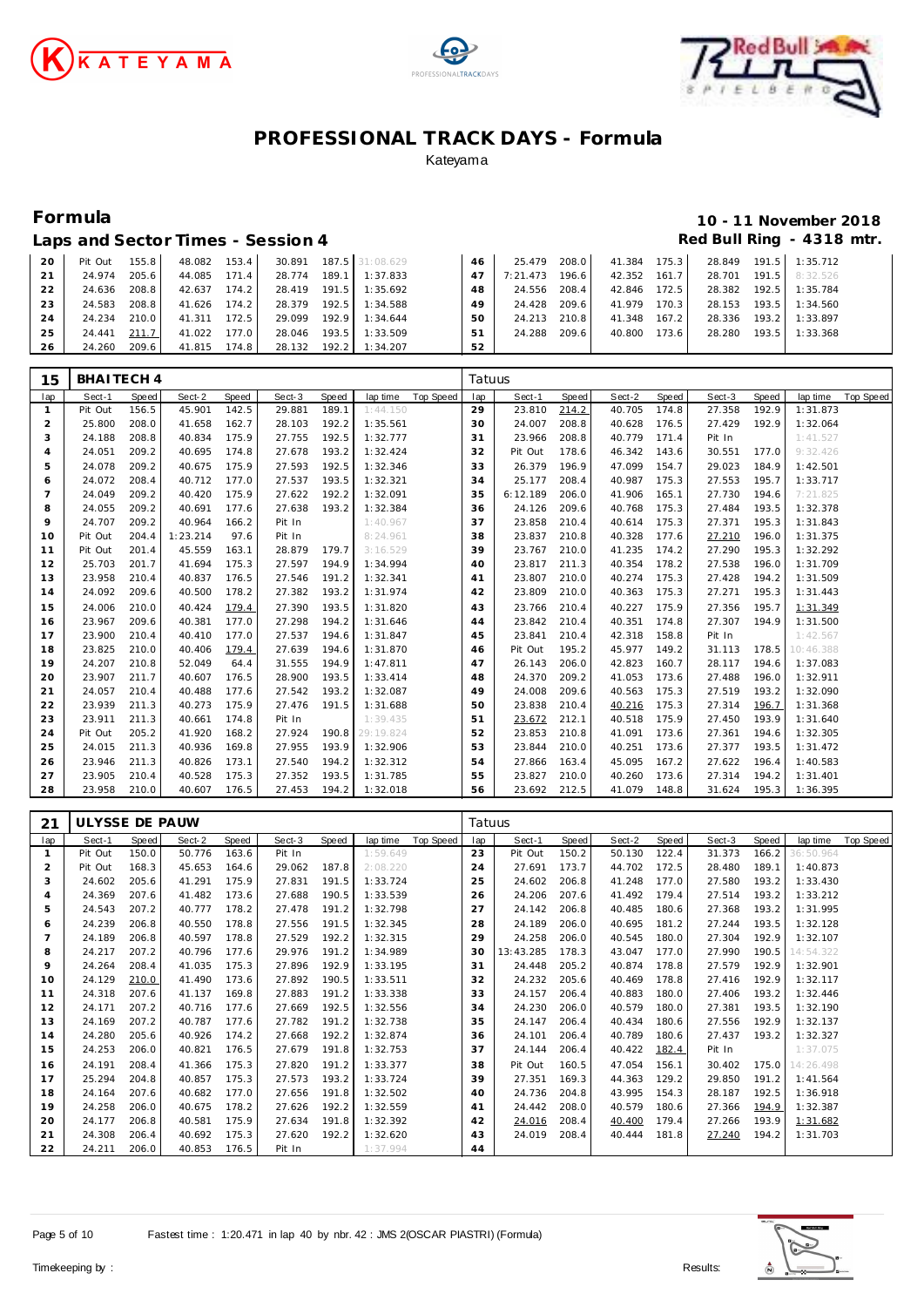





**Formula 10 - 11 November 2018** Laps and Sector Times - Session 4 *Red Bull Ring - 4318 mtr.* 

ARTEM LOBANENKO

| lap            | Sect-1  | Speed | Sect-2             | Speed | Sect-3       | Speed | lap time  | Top Speed | lap     | Sect-1         | Speed | Sect-2       | Speed | Sect-3 | Speed        | lap time       | Top Speed |
|----------------|---------|-------|--------------------|-------|--------------|-------|-----------|-----------|---------|----------------|-------|--------------|-------|--------|--------------|----------------|-----------|
| $\mathbf{1}$   | Pit Out | 164.2 | 44.033             | 160.2 | 30.350       | 177.0 | 1:42.721  |           | 22      | 24.901         | 208.0 | 41.451       | 170.9 | 27.636 | 197.1        | 1:33.988       |           |
| $\overline{c}$ | 25.614  | 194.8 | 42.080             | 167.7 | 27.919       | 193.9 | 1:35.613  |           | 23      | 23.834         | 213.4 | 40.819       | 178.2 | 27.082 | 198.5        | 1:31.735       |           |
| 3              | 24.059  | 214.2 | 40.715             | 172.0 | 27.467       | 194.2 | 1:32.241  |           | 24      | 5:20.111       | 190.3 | 41.606       | 175.3 | 27.384 | 196.0        | 6:29.101       |           |
| $\overline{4}$ | 23.895  | 214.2 | 40.400             | 172.5 | 27.426       | 196.0 | 1:31.721  |           | 25      | 23.969         | 213.8 | 40.662       | 173.6 | 27.141 | 199.3        | 1:31.772       |           |
| 5              | 23.855  | 215.1 | 41.413             | 168.2 | 27.448       | 194.6 | 1:32.716  |           | 26      | 24.441         | 212.9 | 58.685       | 173.1 | 27.234 | 198.5        | 1:50.360       |           |
| 6              | 23.817  | 214.6 | 40.646             | 174.8 | 27.228       | 194.6 | 1:31.691  |           | 27      | 24.145         | 212.5 | 40.261       | 178.2 | 26.687 | 198.9        | 1:31.093       |           |
| $\overline{7}$ | 23.947  | 213.4 | 40.614             | 175.3 | 27.105       | 195.3 | 1:31.666  |           | 28      | 23.761         | 214.6 | 40.070       | 180.0 | 26.753 | 199.3        | 1:30.584       |           |
| 8              | 23.704  | 215.1 | 40.218             | 177.0 | 27.145       | 194.9 | 1:31.067  |           | 29      | 23.592         | 215.5 | 39.858       | 179.4 | 26.812 | 197.8        | 1:30.262       |           |
| 9              | 23.735  | 214.2 | 40.382             | 171.4 | 27.138       | 196.4 | 1:31.255  |           | 30      | 23.554         | 215.9 | 39.864       | 177.6 | 26.789 | 201.1        | 1:30.207       |           |
| 10             | 23.958  | 212.9 | 40.590             | 168.8 | Pit In       |       | 1:37.890  |           | 31      | 23.878         | 215.5 | 40.202       | 166.2 | Pit In |              | 1:37.889       |           |
| 11             | Pit Out | 184.1 | 44.465             | 162.7 | 30.067       | 186.2 | 5:29.335  |           | 32      | Pit Out        | 169.9 | 45.405       | 159.8 | 29.197 | 190.1        | 27:18.434      |           |
|                |         |       |                    |       |              |       |           |           |         |                |       |              |       |        |              |                |           |
| 12             | 24.814  | 193.4 | 41.788             | 169.3 | 27.302       | 196.4 | 1:33.904  |           | 33      | 24.683         | 206.8 | 41.646       | 167.7 | 27.574 | 195.3        | 1:33.903       |           |
| 13             | 23.932  | 214.2 | 40.179             | 174.8 | 27.449       | 196.7 | 1:31.560  |           | 34      | 23.921         | 213.4 | 40.400       | 177.6 | 26.863 | 197.8        | 1:31.184       |           |
| 14             | 23.700  | 214.6 | 40.261             | 176.5 | 27.123       | 197.8 | 1:31.084  |           | 35      | 23.858         | 214.6 | 40.149       | 178.2 | 26.705 | 199.3        | 1:30.712       |           |
| 15             | 24.597  | 212.5 | 40.300             | 177.6 | 26.914       | 198.2 | 1:31.811  |           | 36      | 5:53.771       | 201.4 | 41.164       | 169.3 | 27.379 | 196.4        | 7:02.314       |           |
| 16             | 23.637  | 215.1 | 40.262             | 177.0 | 27.038       | 196.0 | 1:30.937  |           | 37      | 24.086         | 212.1 | 40.197       | 172.5 | 27.125 | 198.2        | 1:31.408       |           |
| 17             | 23.726  | 214.6 | 39.934             | 178.2 | 27.004       | 197.1 | 1:30.664  |           | 38      | 23.897         | 213.8 | 40.188       | 173.1 | 26.751 | 198.2        | 1:30.836       |           |
| 18             | 23.740  | 215.1 | 39.944             | 175.9 | 27.003       | 196.7 | 1:30.687  |           | 39      | 23.634         | 214.6 | 39.902       | 173.1 | 26.777 | 198.2        | 1:30.313       |           |
| 19             | 23.606  | 215.5 | 40.319             | 175.3 | 27.318       | 197.4 | 1:31.243  |           | 40      | 23.530         | 214.6 | 40.093       | 174.2 | 27.166 | 196.7        | 1:30.789       |           |
| 20             | 26.385  | 204.4 | 42.891             | 152.1 | Pit In       |       | 1:44.714  |           | 41      | 23.683         | 213.8 | 40.230       | 166.2 | 27.039 | 198.5        | 1:30.952       |           |
| 21             | Pit Out | 167.0 | 47.721             | 150.0 | 30.777       | 188.5 | 47:20.933 |           | 42      |                |       |              |       |        |              |                |           |
|                |         |       |                    |       |              |       |           |           |         |                |       |              |       |        |              |                |           |
| 23             |         |       | KONSTA LAPPALAINEN |       |              |       |           |           | Renault |                |       |              |       |        |              |                |           |
|                |         |       |                    |       |              |       |           |           |         |                |       |              |       |        |              |                |           |
| lap            | Sect-1  | Speed | Sect-2             | Speed | Sect-3       | Speed | lap time  | Top Speed | lap     | Sect-1         | Speed | Sect-2       | Speed | Sect-3 | Speed        | lap time       | Top Speed |
| $\mathbf{1}$   | Pit Out | 134.2 | 44.508             | 157.4 | 28.484       | 190.1 | 1:40.967  |           | 21      | Pit Out        | 163.9 | 47.707       | 153.8 | 30.116 | 186.2        | 03:01.213      |           |
| $\overline{2}$ | 24.321  | 210.8 | 40.995             | 166.2 | 27.857       | 193.2 | 1:33.173  |           | 22      | 26.704         | 162.2 | 42.935       | 167.7 | 27.956 | 194.6        | 1:37.595       |           |
| 3              | 24.210  | 211.3 | 40.865             | 169.8 | 27.581       | 195.7 | 1:32.656  |           | 23      | 24.191         | 212.5 | 40.567       | 171.4 | 27.279 | 196.7        | 1:32.037       |           |
| $\overline{4}$ | 23.896  | 212.9 | 41.008             | 166.7 | 27.471       | 195.7 | 1:32.375  |           | 24      | 23.970         | 212.1 | 40.051       | 175.3 | 27.453 | 197.8        | 1:31.474       |           |
| 5              | 23.886  | 212.5 | 40.681             | 170.3 | 27.265       | 196.0 | 1:31.832  |           | 25      | 23.735         | 214.6 | 40.082       | 172.5 | 27.323 | 198.5        | 1:31.140       |           |
| 6              | 23.820  | 214.6 | 40.679             | 168.8 | 27.326       | 196.0 | 1:31.825  |           | 26      | 24.016         | 215.9 | 40.219       | 174.8 | 27.264 | 198.2        | 1:31.499       |           |
| $\overline{7}$ | 23.944  | 212.1 | 40.333             | 170.3 | 27.405       | 196.0 | 1:31.682  |           | 27      | 23.778         | 214.2 | 39.922       | 172.5 | 26.997 | 198.5        | 1:30.697       |           |
| 8              | 23.851  | 213.4 | 40.335             | 172.5 | 27.225       | 197.8 | 1:31.411  |           | 28      | 23.581         | 215.1 | 40.004       | 173.6 | 26.989 | 198.9        | 1:30.574       |           |
| 9              | 23.801  | 213.8 | 40.259             | 172.5 | 27.521       | 197.1 | 1:31.581  |           | 29      | 23.652         | 215.5 | 40.363       | 171.4 | 27.230 | 198.5        | 1:31.245       |           |
| 10             | 24.707  | 209.2 | 40.863             | 166.7 | Pit In       |       | 1:41.239  |           | 30      | 24.101         | 212.9 | 40.134       | 176.5 | Pit In |              | 1:37.655       |           |
| 11             | Pit Out | 199.9 | 43.327             | 151.7 | 28.852       | 187.2 | 5:26.401  |           | 31      | Pit Out        | 168.5 | 47.018       | 143.2 | 29.981 | 180.0        | 13:32.688      |           |
| 12             | 24.528  | 209.6 | 40.821             | 166.7 | 27.561       | 195.3 | 1:32.910  |           | 32      | 25.229         | 197.3 | 41.261       | 166.2 | 27.387 | 196.7        | 1:33.877       |           |
| 13             | 24.127  | 212.1 | 40.399             | 170.3 | 27.243       | 196.4 | 1:31.769  |           | 33      | 24.022         | 212.5 | 40.223       | 168.8 | 27.215 | 196.7        | 1:31.460       |           |
| 14             | 24.128  | 211.7 | 40.162             | 172.0 | 27.150       | 196.7 | 1:31.440  |           | 34      | 23.956         | 214.2 | 40.008       | 173.6 | 26.868 | 198.9        | 1:30.832       |           |
| 15             | 23.786  | 213.8 | 40.016             | 173.6 | 27.143       | 196.4 | 1:30.945  |           | 35      | 5:53.667       | 197.7 | 41.726       | 162.7 | 27.734 | 194.9        | 7:03.127       |           |
| 16             | 23.838  | 212.5 | 40.379             | 172.0 | 27.040       | 197.8 | 1:31.257  |           | 36      | 24.061         | 212.1 | 40.384       | 168.2 | 27.218 | 196.4        | 1:31.663       |           |
| 17             | 23.744  | 214.2 | 40.107             | 173.6 | 27.013       | 197.4 | 1:30.864  |           | 37      | 23.918         | 212.5 | 40.045       | 170.3 | 27.039 | 196.7        | 1:31.002       |           |
| 18             | 23.847  | 212.9 | 40.083             | 172.5 | 26.997       | 197.4 | 1:30.927  |           | 38      | 23.852         | 213.4 | 40.030       | 173.1 | 27.418 | 197.1        | 1:31.300       |           |
| 19             | 23.849  | 212.5 | 40.420             | 173.6 | 26.959       | 197.1 | 1:31.228  |           | 39      | 23.822         | 212.9 | 40.104       | 170.3 | 27.091 | 197.8        | 1:31.017       |           |
| 20             | 24.001  | 211.7 | 39.919             | 175.3 | Pit In       |       | 1:38.451  |           | 40      | 23.818         | 213.4 | 40.104       | 174.8 | 27.162 | 198.5        | 1:31.084       |           |
|                |         |       |                    |       |              |       |           |           |         |                |       |              |       |        |              |                |           |
|                |         |       |                    |       |              |       |           |           |         |                |       |              |       |        |              |                |           |
| 24             |         |       | UMBERTO LAGANELLA  |       |              |       |           |           | Tatuus  |                |       |              |       |        |              |                |           |
| lap            | Sect-1  | Speed | Sect-2             | Speed | Sect-3       | Speed | lap time  | Top Speed | lap     | Sect-1         | Speed | Sect-2       | Speed | Sect-3 | <b>Speed</b> | lap time       | Top Speed |
| $\mathbf{1}$   | Pit Out | 194.8 | 45.282             | 151.7 | 29.455       | 184.3 |           |           | 22      | Pit Out        | 201.7 | 42.803       | 165.6 | 28.170 | 189.1        |                |           |
| $\overline{c}$ | 24.829  | 205.2 | 41.564             | 170.9 | 27.996       | 190.5 | 1:34.389  |           | 23      | 24.585         | 206.0 | 41.038 169.3 |       | 27.507 | 192.9        | 1:33.130       |           |
| 3              | 24.305  | 208.0 | 40.687             | 172.0 | 27.624       | 192.5 | 1:32.616  |           | 24      | 24.263         | 207.6 | 41.649       | 170.9 | 28.454 | 193.2        | 1:34.366       |           |
| 4              | 25.051  | 205.2 | 47.327             | 167.7 | 28.059       | 192.2 | 1:40.437  |           | 25      | 24.208         | 208.0 | 40.567 171.4 |       | 28.069 | 189.5        | 1:32.844       |           |
| 5              | 24.158  | 212.9 | 40.525             | 173.1 | 27.456       | 193.9 | 1:32.139  |           | 26      | 24.344         | 206.8 | 40.759 174.2 |       | 27.229 | 193.9        | 1:32.332       |           |
| 6              | 24.007  | 209.2 | 40.377             | 174.8 | 27.548       | 193.5 | 1:31.932  |           | 27      | 8:58.218       | 204.0 | 41.529 170.9 |       | 27.669 | 195.7        | 10:07.416      |           |
| $\overline{7}$ | 24.071  | 211.7 | 40.574             | 172.0 | 27.484       | 194.2 | 1:32.129  |           | 28      | 24.019         | 210.0 | 40.534 173.6 |       | 27.388 | 196.4        | 1:31.941       |           |
| 8              | 24.110  | 209.6 | 40.435             | 173.6 | 27.595       | 192.9 | 1:32.140  |           | 29      | 23.940         | 212.5 | 40.512 175.3 |       | 27.252 | 196.7        | 1:31.704       |           |
| 9              | 24.124  | 209.6 | 40.551             | 174.2 | 27.420       | 194.2 | 1:32.095  |           | 30      | 23.846         | 209.2 | 40.343       | 175.9 | 27.236 | 196.0        | 1:31.425       |           |
| 10             | 24.038  | 208.4 | 40.636             | 173.1 | 28.456       | 193.5 | 1:33.130  |           | 31      | 23.837         | 209.6 | 40.138       | 174.8 | 27.224 | 196.7        | 1:31.199       |           |
| 11             | 24.031  | 208.8 | 40.684             | 170.3 | 27.705       | 192.9 |           |           | 32      | 23.957         | 210.0 | 40.165       | 175.3 | 27.243 | 196.4        |                |           |
|                |         |       |                    |       |              |       | 1:32.420  |           |         |                |       |              |       |        |              | 1:31.365       |           |
| 12             | 24.159  | 208.4 | 40.485             | 173.6 | 27.624       | 195.3 | 1:32.268  |           | 33      | 23.975         | 209.6 | 40.255       | 176.5 | 27.476 | 195.7        | 1:31.706       |           |
| 13             | 24.121  | 212.9 | 46.702             | 145.9 | Pit In       |       | 1:55.150  |           | 34      | 23.969         | 210.8 | 40.248 174.8 |       | Pit In |              | 1:38.142       |           |
| 14             | Pit Out | 150.6 | 53.971             | 145.9 | 29.871 185.6 |       | 7:30.313  |           | 35      | Pit Out        | 201.7 | 41.916 168.8 |       | 27.820 | 193.5        | 27:22.234      |           |
| 15             | 24.923  | 206.8 | 41.397 167.2       |       | 27.713 192.5 |       | 1:34.033  |           | 36      | 7:21.894 200.6 |       | 41.362 170.3 |       | 27.829 |              | 192.9 8:31.085 |           |

 24.284 208.0 40.997 171.4 27.233 194.6 1:32.514 24.223 209.2 40.461 174.2 27.389 193.5 1:32.073



 24.116 207.2 40.409 172.0 27.540 194.2 1:32.065 24.142 206.8 40.930 171.4 27.632 192.9 1:32.704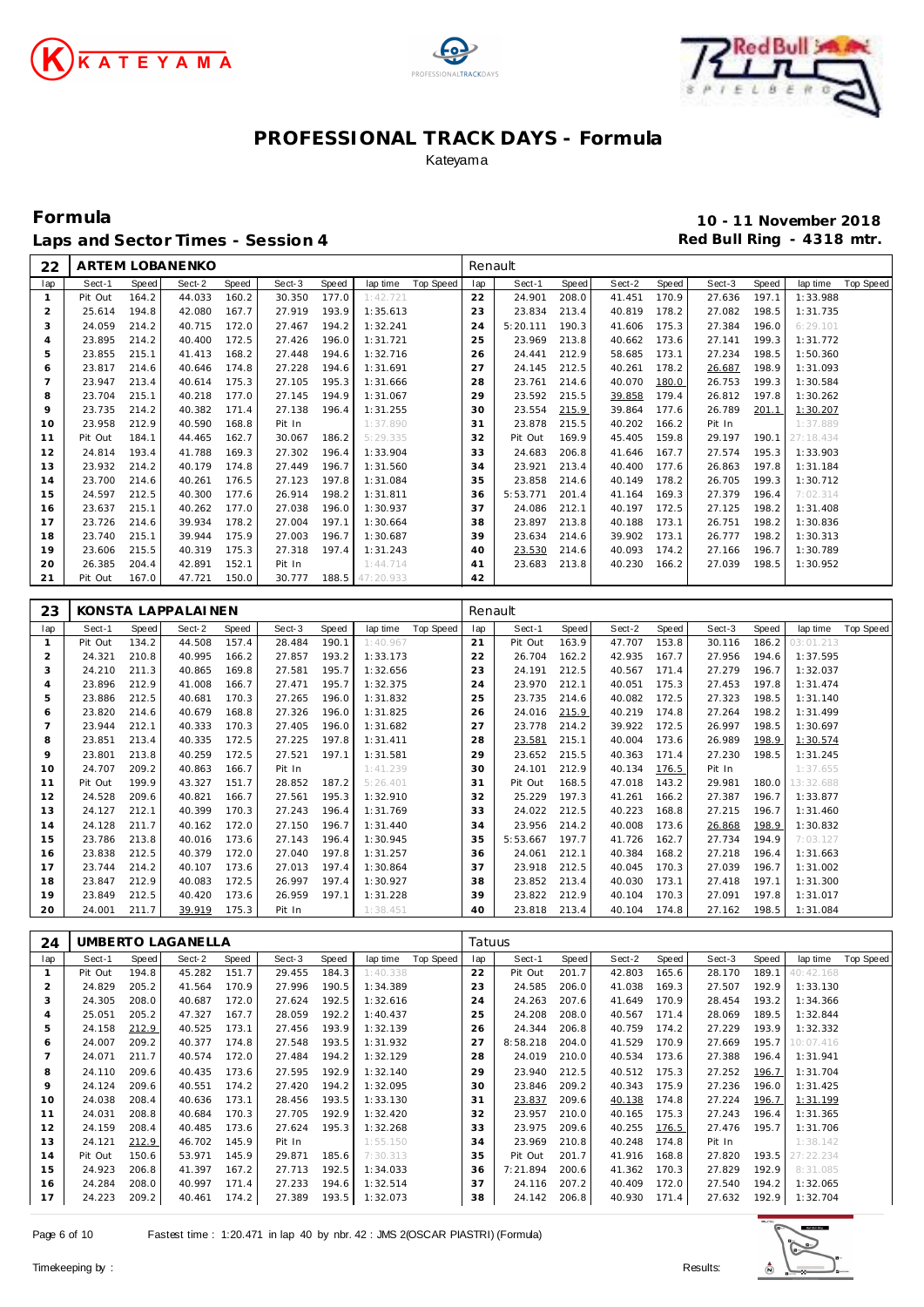





## **Formula 10 - 11 November 2018**

#### Laps and Sector Times - Session 4 *Red Bull Ring - 4318 mtr.*

| 18              |              | 23.995 209.6 40.372 172.0 27.153 194.6 1:31.520 |                                        |          | 39 <sup>1</sup> |  | 24.090 207.6 40.999 171.4 27.552 193.9 1:32.641 |  |  |
|-----------------|--------------|-------------------------------------------------|----------------------------------------|----------|-----------------|--|-------------------------------------------------|--|--|
| 19 <sup>1</sup> | 24.126 210.4 |                                                 | 53.431  144.8  28.234  192.5  1:45.791 |          | $40-1$          |  | 24.120 207.6 40.582 173.6 27.586 193.9 1:32.288 |  |  |
| 20 <sub>1</sub> | 24.133 208.8 |                                                 | 40.581  172.0  27.262  195.7  1:31.976 |          | 41              |  | 24.131 207.2 40.389 173.6 27.331 194.9 1:31.851 |  |  |
| 21              | 23.949 207.6 | 40.748 174.2 Pit In                             |                                        | 1:38.120 | 42              |  |                                                 |  |  |
|                 |              |                                                 |                                        |          |                 |  |                                                 |  |  |

| 27             | JMS <sub>1</sub> |       |        |       |        |       |           |           | Formula |         |       |        |       |        |       |           |           |
|----------------|------------------|-------|--------|-------|--------|-------|-----------|-----------|---------|---------|-------|--------|-------|--------|-------|-----------|-----------|
| lap            | Sect-1           | Speed | Sect-2 | Speed | Sect-3 | Speed | lap time  | Top Speed | lap     | Sect-1  | Speed | Sect-2 | Speed | Sect-3 | Speed | lap time  | Top Speed |
|                | Pit Out          | 208.0 | 42.242 | 163.1 | 26.556 | 218.6 | 1:32.476  |           | 22      | 20.829  | 252.4 | 36.423 | 186.2 | 25.182 | 227.8 | 1:22.434  |           |
| 2              | 21.715           | 250.1 | 37.060 | 191.5 | 24.811 | 224.5 | 1:23.586  |           | 23      | 20.867  | 251.8 | 36.339 | 194.2 | 25.706 | 225.9 | 1:22.912  |           |
| 3              | 21.022           | 253.0 | 36.492 | 192.2 | 24.569 | 225.5 | 1:22.083  |           | 24      | 20.950  | 251.8 | 36.702 | 190.1 | Pit In |       | 1:31.016  |           |
| 4              | 20.863           | 252.4 | 36.285 | 193.5 | 24.394 | 225.5 | 1:21.542  |           | 25      | Pit Out | 201.4 | 41.390 | 163.1 | 26.886 | 218.2 | 51:01.603 |           |
| 5              | 20.793           | 253.0 | 36.316 | 195.7 | 26.181 | 223.6 | 1:23.290  |           | 26      | 21.832  | 248.9 | 37.977 | 181.2 | 25.571 | 225.0 | 1:25.380  |           |
| 6              | 20.871           | 254.2 | 36.298 | 194.2 | 24.504 | 225.9 | 1:21.673  |           | 27      | 21.824  | 234.8 | 37.706 | 189.5 | 25.266 | 226.4 | 1:24.796  |           |
| $\overline{7}$ | 20.836           | 253.6 | 36.224 | 194.2 | 24.402 | 226.9 | 1:21.462  |           | 28      | 21.008  | 250.7 | 36.137 | 192.9 | 25.141 | 225.5 | 1:22.286  |           |
| 8              | 20.775           | 253.0 | 36.196 | 194.9 | 25.372 | 225.5 | 1:22.343  |           | 29      | 21.235  | 250.7 | 36.030 | 190.8 | 24.591 | 227.4 | 1:21.856  |           |
| 9              | 20.954           | 253.0 | 37.121 | 180.0 | Pit In |       | 1:32.627  |           | 30      | 20.830  | 251.8 | 35.867 | 197.1 | 24.314 | 227.8 | 1:21.011  |           |
| 10             | Pit Out          | 218.1 | 38.265 | 183.1 | 25.244 | 224.1 | 10:02.946 |           | 31      | 20.768  | 252.4 | 36.007 | 196.4 | 25.087 | 227.8 | 1:21.862  |           |
| 11             | 21.449           | 250.7 | 37.595 | 159.8 | 25.585 | 223.6 | 1:24.629  |           | 32      | 20.828  | 252.4 | 35.817 | 194.2 | 24.278 | 229.3 | 1:20.923  |           |
| 12             | 21.066           | 250.7 | 36.383 | 186.9 | 25.108 | 224.5 | 1:22.557  |           | 33      | 20.774  | 250.7 | 36.515 | 181.8 | Pit In |       | 1:31.966  |           |
| 13             | 20.981           | 251.2 | 36.429 | 190.8 | 24.723 | 225.9 | 1:22.133  |           | 34      | Pit Out | 245.5 | 37.322 | 185.6 | 25.237 | 224.5 | 7:55.695  |           |
| 14             | 21.087           | 251.8 | 36.618 | 188.8 | 24.711 | 224.5 | 1:22.416  |           | 35      | 21.037  | 249.5 | 36.068 | 191.5 | 24.629 | 226.4 | 1:21.734  |           |
| 15             | 20.911           | 252.4 | 51.417 | 147.5 | Pit In |       | 1:47.669  |           | 36      | 21.429  | 251.8 | 35.936 | 196.4 | 24.575 | 227.4 | 1:21.940  |           |
| 16             | Pit Out          | 239.5 | 40.384 | 176.5 | 25.484 | 221.3 | 39:23.016 |           | 37      | 20.933  | 250.7 | 35.846 | 200.7 | 24.940 | 227.8 | 1:21.719  |           |
| 17             | 21.328           | 248.9 | 36.902 | 189.5 | 24.820 | 222.7 | 1:23.050  |           | 38      | 20.900  | 251.8 | 36.366 | 186.2 | 24.651 | 227.4 | 1:21.917  |           |
| 18             | 21.027           | 251.2 | 36.439 | 190.8 | 24.544 | 226.4 | 1:22.010  |           | 39      | 20.966  | 250.1 | 37.618 | 169.8 | 24.866 | 228.3 | 1:23.450  |           |
| 19             | 20.937           | 250.1 | 36.486 | 191.5 | 24.585 | 226.4 | 1:22.008  |           | 40      | 21.342  | 247.8 | 36.580 | 188.2 | 24.720 | 227.4 | 1:22.642  |           |
| 20             | 20.903           | 251.2 | 36.451 | 192.2 | 24.654 | 225.9 | 1:22.008  |           | 41      | 20.914  | 250.1 | 36.883 | 188.2 | 24.491 | 228.3 | 1:22.288  |           |
| 21             | 20.873           | 251.8 | 42.413 | 183.1 | 24.705 | 227.4 | 1:27.991  |           | 42      |         |       |        |       |        |       |           |           |

| 29             | EMILIO CIPRIANI |       |        |       |        |       |           |                  | Tatuus |          |       |        |       |        |              |           |           |
|----------------|-----------------|-------|--------|-------|--------|-------|-----------|------------------|--------|----------|-------|--------|-------|--------|--------------|-----------|-----------|
| lap            | Sect-1          | Speed | Sect-2 | Speed | Sect-3 | Speed | lap time  | <b>Top Speed</b> | lap    | Sect-1   | Speed | Sect-2 | Speed | Sect-3 | <b>Speed</b> | lap time  | Top Speed |
| -1             | Pit Out         | 182.9 | 45.537 | 145.6 | 31.437 | 187.5 | 1:43.181  |                  | 25     | 24.371   | 207.6 | 41.144 | 168.8 | 27.641 | 192.5        | 1:33.156  |           |
| 2              | 25.460          | 203.7 | 44.552 | 157.9 | 30.500 | 183.7 | 1:40.512  |                  | 26     | 24.478   | 207.2 | 40.923 | 166.7 | 27.620 | 192.2        | 1:33.021  |           |
| 3              | 25.047          | 207.2 | 41.556 | 164.6 | 29.964 | 187.8 | 1:36.567  |                  | 27     | 24.388   | 207.2 | 40.779 | 168.2 | 27.653 | 192.9        | 1:32.820  |           |
| $\overline{4}$ | 24.701          | 207.6 | 41.368 | 165.6 | 29.151 | 191.8 | 1:35.220  |                  | 28     | 24.265   | 207.6 | 40.850 | 168.8 | 27.595 | 194.6        | 1:32.710  |           |
| 5              | 24.431          | 208.4 | 41.113 | 165.6 | 27.896 | 192.2 | 1:33.440  |                  | 29     | 24.223   | 207.2 | 40.688 | 170.3 | 27.609 | 194.6        | 1:32.520  |           |
| 6              | 24.580          | 207.6 | 41.420 | 168.8 | 28.061 | 187.8 | 1:34.061  |                  | 30     | 9:15.696 | 201.0 | 44.029 | 166.7 | 28.175 | 192.5        | 10:27.900 |           |
| $\overline{ }$ | 24.507          | 206.8 | 41.180 | 167.7 | 27.971 | 191.5 | 1:33.658  |                  | 31     | 28.011   | 181.0 | 42.115 | 165.1 | 27.907 | 192.2        | 1:38.033  |           |
| 8              | 24.440          | 207.6 | 41.202 | 168.2 | Pit In |       | 1:39.374  |                  | 32     | 24.311   | 207.6 | 41.122 | 166.7 | 27.665 | 193.5        | 1:33.098  |           |
| $\circ$        | Pit Out         | 177.4 | 45.836 | 150.8 | 32.345 | 188.2 | 6:26.621  |                  | 33     | 24.269   | 208.8 | 40.942 | 173.1 | 27.742 | 190.8        | 1:32.953  |           |
| 10             | 25.274          | 204.4 | 41.904 | 163.6 | 28.313 | 187.8 | 1:35.491  |                  | 34     | 24.297   | 206.8 | 40.971 | 170.3 | 27.758 | 192.9        | 1:33.026  |           |
| 11             | 24.536          | 206.8 | 41.148 | 166.7 | 28.069 | 187.2 | 1:33.753  |                  | 35     | 24.281   | 208.0 | 40.877 | 171.4 | 27.732 | 193.2        | 1:32.890  |           |
| 12             | 24.656          | 206.8 | 41.125 | 168.2 | 27.665 | 192.2 | 1:33.446  |                  | 36     | 24.156   | 207.6 | 40.892 | 169.3 | 27.797 | 191.5        | 1:32.845  |           |
| 13             | 24.434          | 206.8 | 41.390 | 168.2 | 27.738 | 191.5 | 1:33.562  |                  | 37     | 24.323   | 207.6 | 40.955 | 168.2 | 27.790 | 192.2        | 1:33.068  |           |
| 14             | 24.427          | 207.2 | 41.027 | 168.2 | 27.643 | 191.8 | 1:33.097  |                  | 38     | 24.369   | 206.8 | 40.868 | 172.0 | 27.621 | 192.5        | 1:32.858  |           |
| 15             | 24.337          | 206.8 | 40.983 | 169.8 | 27.650 | 192.2 | 1:32.970  |                  | 39     | 24.187   | 206.8 | 40.757 | 168.8 | 27.669 | 193.2        | 1:32.613  |           |
| 16             | 24.319          | 206.8 | 40.774 | 167.7 | 27.680 | 191.8 | 1:32.773  |                  | 40     | 24.127   | 198.8 | 44.386 | 160.2 | Pit In |              | 1:46.199  |           |
| 17             | 24.318          | 207.2 | 40.750 | 167.2 | 27.738 | 191.8 | 1:32.806  |                  | 41     | Pit Out  | 171.2 | 50.987 | 126.5 | 31.109 | 188.2        | 23:02.665 |           |
| 18             | 24.249          | 206.8 | 40.905 | 173.1 | 27.740 | 193.2 | 1:32.894  |                  | 42     | 6:39.316 | 197.7 | 41.763 | 167.2 | 28.128 | 193.9        | 7:49.207  |           |
| 19             | 24.223          | 206.8 | 40.688 | 167.7 | 27.819 | 189.5 | 1:32.730  |                  | 43     | 24.157   | 210.4 | 40.569 | 169.8 | 27.606 | 193.5        | 1:32.332  |           |
| 20             | 24.364          | 207.6 | 40.624 | 172.0 | 27.781 | 192.2 | 1:32.769  |                  | 44     | 25.290   | 209.2 | 40.850 | 170.3 | 27.498 | 194.2        | 1:33.638  |           |
| 21             | 24.217          | 207.2 | 40.673 | 170.3 | Pit In |       | 1:41.049  |                  | 45     | 24.076   | 210.4 | 40.633 | 171.4 | 27.608 | 194.6        | 1:32.317  |           |
| 22             | Pit Out         | 163.9 | 47.038 | 145.9 | 29.905 | 186.2 | 36:16.246 |                  | 46     | 24.693   | 210.8 | 40.459 | 171.4 | 27.441 | 195.7        | 1:32.593  |           |
| 23             | 25.268          | 204.0 | 41.955 | 165.1 | 28.704 | 183.7 | 1:35.927  |                  | 47     | 23.980   | 210.8 | 40.658 | 172.0 | 27.360 | 196.0        | 1:31.998  |           |
| 24             | 24.668          | 206.8 | 41.135 | 166.7 | 27.678 | 193.2 | 1:33.481  |                  | 48     |          |       |        |       |        |              |           |           |

| 42           | JMS 2   |       |        |       |        |       |          |           | Formula |         |       |        |       |        |       |           |           |
|--------------|---------|-------|--------|-------|--------|-------|----------|-----------|---------|---------|-------|--------|-------|--------|-------|-----------|-----------|
| lap          | Sect-1  | Speed | Sect-2 | Speed | Sect-3 | Speed | lap time | Top Speed | lap     | Sect-1  | Speed | Sect-2 | Speed | Sect-3 | Speed | lap time  | Top Speed |
|              | Pit Out | 197.7 | 41.836 | 161.2 | 26.863 | 219.1 | 1:32.910 |           | 22      | Pit Out | 212.1 | 40.937 | 160.7 | 26.907 | 215.1 | 11:10.623 |           |
|              | 22.376  | 230.8 | 38.699 | 182.4 | 24.994 | 226.4 | 1:26.069 |           | 23      | 22.516  | 232.3 | 38.216 | 184.3 | 25.693 | 226.9 | 1:26.425  |           |
|              | 20.929  | 253.6 | 36.143 | 192.9 | 24.930 | 228.3 | 1:22.002 |           | 24      | 21.449  | 250.7 | 36.644 | 192.9 | 25,000 | 225.5 | 1:23.093  |           |
| 4            | 20.782  | 256.0 | 36.175 | 192.2 | 24.284 | 227.8 | 1:21.241 |           | 25      | 20.991  | 250.7 | 36.419 | 191.5 | 24.636 | 226.9 | 1:22.046  |           |
| 5            | 20.817  | 253.0 | 36.040 | 192.2 | 24.056 | 227.4 | 1:20.913 |           | 26      | 20.952  | 250.7 | 36.604 | 191.5 | 24.513 | 226.9 | 1:22.069  |           |
| <sub>6</sub> | 20.698  | 255.4 | 36.066 | 187.5 | 24.140 | 228.3 | 1:20.904 |           | 27      | 20.880  | 250.7 | 36.270 | 188.2 | 24.607 | 228.8 | 1:21.757  |           |
|              | 22.521  | 210.0 | 39.529 | 173.6 | 24.942 | 228.3 | 1:26.992 |           | 28      | 20.855  | 252.4 | 36.333 | 188.8 | Pit In |       | 1:27.538  |           |
| 8            | 20.934  | 254.2 | 35.964 | 188.8 | 24.105 | 228.8 | 1:21.003 |           | 29      | Pit Out | 210.8 | 41.165 | 178.2 | 26.162 | 221.8 | 8:39.032  |           |

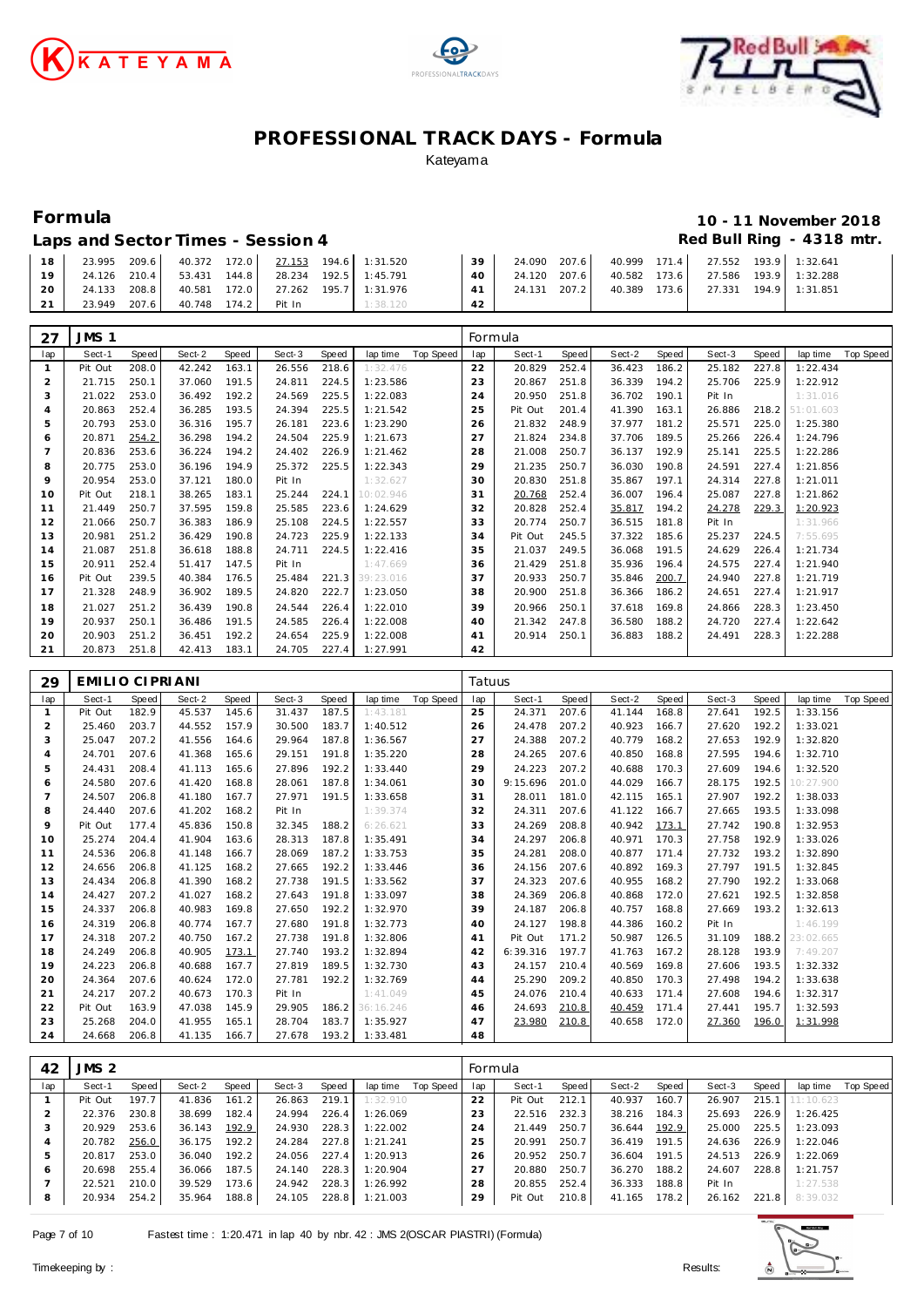





|    |         |       |        |       | Laps and Sector Times - Session 4 |       |           |    |        |       |        |       |        |       | Red Bull Ring - 4318 mtr. |
|----|---------|-------|--------|-------|-----------------------------------|-------|-----------|----|--------|-------|--------|-------|--------|-------|---------------------------|
| 9  | 20.652  | 255.4 | 35.788 | 190.1 | 24.256                            | 228.3 | 1:20.696  | 30 | 22.125 | 226.9 | 37.930 | 185.6 | 24.823 | 226.4 | 1:24.878                  |
| 10 | 20.733  | 252.4 | 37.624 | 179.4 | 24.856                            | 227.4 | 1:23.213  | 31 | 20.941 | 250.7 | 36.439 | 182.4 | 24.545 | 227.8 | 1:21.925                  |
| 11 | 20.790  | 254.2 | 35.884 | 189.5 | Pit In                            |       | 1:29.956  | 32 | 20.793 | 253.0 | 35.849 | 192.9 | 24.152 | 228.8 | 1:20.794                  |
| 12 | Pit Out | 227.8 | 38.311 | 179.4 | 25.620                            | 222.2 | 10:22.805 | 33 | 20.739 | 252.4 | 35.802 | 190.8 | 24.306 | 228.8 | 1:20.847                  |
| 13 | 22.130  | 228.8 | 37.548 | 185.6 | 24.963                            | 225.5 | 1:24.641  | 34 | 21.871 | 238.4 | 37.376 | 187.5 | 24.810 | 228.3 | 1:24.057                  |
| 14 | 20.965  | 251.8 | 36.333 | 188.8 | 24.289                            | 227.8 | 1:21.587  | 35 | 20.829 | 252.4 | 35.929 | 190.8 | 24.174 | 229.3 | 1:20.932                  |
| 15 | 20.718  | 255.4 | 36.219 | 190.8 | 25.081                            | 224.5 | 1:22.018  | 36 | 20.840 | 251.8 | 35.786 | 192.2 | 24.096 | 229.3 | 1:20.722                  |
| 16 | 20.930  | 254.2 | 36.645 | 186.9 | 24.895                            | 226.9 | 1:22.470  | 37 | 20.762 | 251.2 | 35.754 | 191.5 | 24.038 | 229.3 | 1:20.554                  |
| 17 | 20.854  | 255.4 | 35.901 | 191.5 | 24.225                            | 228.3 | 1:20.980  | 38 | 20.790 | 251.8 | 35.689 | 190.8 | 24.179 | 227.8 | 1:20.658                  |
| 18 | 20.768  | 253.6 | 36.063 | 172.0 | 24.857                            | 226.9 | 1:21.688  | 39 | 20.765 | 252.4 | 35.679 | 192.9 | 24.126 | 229.3 | 1:20.570                  |
| 19 | 20.688  | 254.2 | 36.116 | 192.2 | 24.397                            | 227.4 | 1:21.201  | 40 | 20.624 | 253.0 | 35.686 | 190.1 | 24.161 | 228.8 | 1:20.471                  |
| 20 | 20.774  | 255.4 | 36.296 | 190.1 | Pit In                            |       | 1:27.733  | 41 | 20.750 | 232.3 | 43.598 | 145.2 | 26.482 | 229.8 | 1:30.830                  |
| 21 | Pit Out | 210.8 | 39.810 | 170.3 | Pit In                            |       | 09:22.054 | 42 | 20.803 | 253.0 | 35.831 | 188.2 | Pit In |       | 1:27.937                  |

| 61             | DE WILDE |       |        |       |        |       |          |           | Renault |         |       |        |       |        |       |           |           |
|----------------|----------|-------|--------|-------|--------|-------|----------|-----------|---------|---------|-------|--------|-------|--------|-------|-----------|-----------|
| lap            | Sect-1   | Speed | Sect-2 | Speed | Sect-3 | Speed | lap time | Top Speed | Iap     | Sect-1  | Speed | Sect-2 | Speed | Sect-3 | Speed | lap time  | Top Speed |
|                | Pit Out  | 173.2 | 44.159 | 167.7 | Pit In |       | 1:44.648 |           | 25      | Pit Out | 200.6 | 42.538 | 178.8 | 27.564 | 192.2 | 46:25.153 |           |
| $\overline{2}$ | Pit Out  | 204.0 | 41.527 | 178.8 | 27.491 | 193.9 | 1:50.342 |           | 26      | 24.194  | 211.3 | 40.487 | 180.6 | 27.129 | 197.4 | 1:31.810  |           |
| 3              | 24.079   | 212.1 | 40.985 | 180.0 | 27.240 | 196.0 | 1:32.304 |           | 27      | 24.492  | 210.8 | 40.342 | 180.6 | 26.963 | 198.5 | 1:31.797  |           |
| 4              | 23.683   | 213.8 | 40.076 | 181.8 | 27.027 | 196.7 | 1:30.786 |           | 28      | 23.737  | 213.4 | 40.084 | 181.8 | 26.702 | 198.5 | 1:30.523  |           |
| 5              | 23.708   | 215.1 | 40.361 | 181.2 | 27.115 | 198.2 | 1:31.184 |           | 29      | 23.619  | 213.4 | 40.827 | 179.4 | 27.175 | 197.8 | 1:31.621  |           |
| 6              | 23.560   | 215.1 | 40.168 | 178.8 | 27.115 | 198.5 | 1:30.843 |           | 30      | 23.742  | 212.5 | 40.303 | 181.2 | 27.116 | 198.9 | 1:31.161  |           |
|                | 23.753   | 219.5 | 41.297 | 179.4 | 27.427 | 195.3 | 1:32.477 |           | 31      | 23.662  | 214.2 | 39.911 | 178.2 | 26.924 | 197.1 | 1:30.497  |           |
| 8              | 23.811   | 214.2 | 40.897 | 180.0 | 27.188 | 197.4 | 1:31.896 |           | 32      | 23.652  | 213.4 | 39.813 | 183.1 | 26.852 | 198.2 | 1:30.317  |           |
| 9              | 23.694   | 215.1 | 40.232 | 179.4 | 27.298 | 196.4 | 1:31.224 |           | 33      | 23.610  | 212.9 | 39.857 | 182.4 | 26.671 | 198.5 | 1:30.138  |           |
| 10             | 23.636   | 216.4 | 40.225 | 178.8 | 27.121 | 199.3 | 1:30.982 |           | 34      | 25.582  | 205.2 | 40.223 | 181.2 | Pit In |       | 1:39.151  |           |
| 11             | 24.554   | 215.1 | 40.490 | 177.0 | 27.516 | 196.7 | 1:32.560 |           | 35      | Pit Out | 181.3 | 45.879 | 167.2 | 31.357 | 187.2 | 9:36.355  |           |
| 12             | 23.802   | 212.1 | 40.377 | 180.0 | 27.295 | 197.8 | 1:31.474 |           | 36      | 25.233  | 189.0 | 42.201 | 179.4 | 27.716 | 192.2 | 1:35.150  |           |
| 13             | 23.773   | 214.2 | 40.094 | 177.6 | 27.692 | 198.2 | 1:31.559 |           | 37      | 24.872  | 151.2 | 52.927 | 178.8 | 28.297 | 198.5 | 1:46.096  |           |
| 14             | 23.715   | 216.4 | 40.090 | 181.2 | 27.271 | 196.0 | 1:31.076 |           | 38      | 23.742  | 213.4 | 39.481 | 184.9 | 26.604 | 197.4 | 1:29.827  |           |
| 15             | 23.628   | 215.5 | 39.989 | 181.8 | 26.954 | 197.4 | 1:30.571 |           | 39      | 23.678  | 212.9 | 39.388 | 183.7 | 26.548 | 199.6 | 1:29.614  |           |
| 16             | 23.681   | 214.2 | 40.072 | 181.2 | 26.775 | 199.3 | 1:30.528 |           | 40      | 23.450  | 214.2 | 39.481 | 181.2 | 26.693 | 195.7 | 1:29.624  |           |
| 17             | 23.561   | 216.4 | 40.448 | 174.2 | 27.866 | 196.4 | 1:31.875 |           | 41      | 23.596  | 214.2 | 39.561 | 181.2 | 26.540 | 197.4 | 1:29.697  |           |
| 18             | 24.459   | 212.9 | 40.051 | 180.6 | 27.083 | 198.2 | 1:31.593 |           | 42      | 23.502  | 214.6 | 39.504 | 183.1 | 26.538 | 198.2 | 1:29.544  |           |
| 19             | 23.543   | 214.2 | 39.930 | 181.8 | 26.760 | 198.5 | 1:30.233 |           | 43      | 23.453  | 215.5 | 39.818 | 182.4 | 26.798 | 198.9 | 1:30.069  |           |
| 20             | 23.555   | 212.9 | 39.812 | 181.2 | 26.871 | 198.9 | 1:30.238 |           | 44      | 23.416  | 215.5 | 39.594 | 183.1 | 26.542 | 198.9 | 1:29.552  |           |
| 21             | 23.605   | 213.4 | 39.777 | 181.8 | 26.881 | 196.4 | 1:30.263 |           | 45      | 23.519  | 215.9 | 41.490 | 172.5 | 28.396 | 199.3 | 1:33.405  |           |
| 22             | 23.547   | 213.8 | 39.764 | 182.4 | 26.726 | 198.5 | 1:30.037 |           | 46      | 23.759  | 214.2 | 39.581 | 181.2 | 26.635 | 199.3 | 1:29.975  |           |
| 23             | 23.487   | 214.6 | 39.742 | 180.6 | 26.629 | 198.9 | 1:29.858 |           | 47      | 25.684  | 200.2 | 41.643 | 172.5 | Pit In |       | 1:43.027  |           |
| 24             | 25.982   | 178.9 | 44.248 | 170.9 | Pit In |       | 1:44.436 |           | 48      |         |       |        |       |        |       |           |           |

| 69  |         |       | <b>JESSE SALMENAUTIO</b> |       |        |       |                |           | Tatuus |         |       |        |       |        |       |           |           |
|-----|---------|-------|--------------------------|-------|--------|-------|----------------|-----------|--------|---------|-------|--------|-------|--------|-------|-----------|-----------|
| lap | Sect-1  | Speed | Sect-2                   | Speed | Sect-3 | Speed | lap time       | Top Speed | lap    | Sect-1  | Speed | Sect-2 | Speed | Sect-3 | Speed | lap time  | Top Speed |
|     | Pit Out | 152.7 | 49.680                   | 146.3 | 32.496 | 161.4 | 1:48.503       |           | 15     | 23.939  | 211.3 | 40.652 | 166.7 | 27.187 | 195.3 | 1:31.778  |           |
| 2   | 27.168  | 206.4 | 41.859                   | 164.6 | 29.564 | 186.5 | 1:38.591       |           | 16     | 23.950  | 210.8 | 40.501 | 165.1 | 27.089 | 195.7 | 1:31.540  |           |
| 3   | 24.572  | 208.4 | 41.169                   | 167.2 | 27.806 | 192.9 | 1:33.547       |           |        | 23.853  | 211.3 | 40.570 | 166.2 | 27.130 | 195.7 | 1:31.553  |           |
| 4   | 24.202  | 208.8 | 40.771                   | 164.6 | 27.706 | 193.2 | 1:32.679       |           | 18     | 24.009  | 208.8 | 40.732 | 165.1 | 27.102 | 195.3 | 1:31.843  |           |
| 5   | 24.073  | 210.8 | 47.439                   | 118.2 | 43.445 | 192.9 | 1:54.957       |           | 19     | 25.018  | 208.8 | 40.826 | 159.8 | Pit In |       | 1:39.788  |           |
| 6   | 24.780  | 208.4 | 40.990                   | 167.2 | 27.559 | 192.9 | 1:33.329       |           | 20     | Pit Out | 162.9 | 44.029 | 158.8 | 27.518 | 194.9 | 13:24.780 |           |
|     | 24.183  | 209.2 | 40.606                   | 164.6 | 27.350 | 194.2 | 1:32.139       |           | 21     | 24.114  | 209.2 | 40.908 | 164.6 | 27.147 | 195.7 | 1:32.169  |           |
| 8   | 24.166  | 209.2 | 41.526                   | 164.1 | 27.588 | 193.9 | 1:33.280       |           | 22     | 24.075  | 209.2 | 41.019 | 166.2 | 27.341 | 194.9 | 1:32.435  |           |
| 9   | 24.075  | 210.0 | 54.135                   | 110.2 | Pit In |       | 2:09.010       |           | 23     | 24.041  | 208.8 | 40.839 | 164.6 | 27.224 | 195.7 | 1:32.104  |           |
| 10  | Pit Out | 106.2 | 53.149                   | 149.6 | 30.889 | 185.6 | 8:57.746       |           | 24     | 23.976  | 209.2 | 40.900 | 166.2 | 27.249 | 194.9 | 1:32.125  |           |
| 11  | 28.586  | 138.9 | 1:03.189                 | 146.7 | 40.376 | 191.2 | 2:12.151       |           | 25     | 23.980  | 209.2 | 40.925 | 162.2 | 27.150 | 195.3 | 1:32.055  |           |
| 12  | 24.426  | 210.4 | 41.154                   | 162.7 | 27.501 | 195.3 | 1:33.081       |           | 26     | 24.938  | 208.8 | 40.889 | 163.1 | 27.194 | 194.9 | 1:33.021  |           |
| 13  | 24.174  | 209.6 | 40.850                   | 159.3 | 27.916 | 193.5 | 1:32.940       |           | 27     | 24.064  | 208.4 | 40.691 | 163.6 | 27.278 | 195.3 | 1:32.033  |           |
| 14  | 24.211  | 210.4 | 40.944                   | 166.2 | 27.427 |       | 194.9 1:32.582 |           | 28     | 24.055  | 209.2 | 57.283 | 120.8 | Pit In |       | 2:10.130  |           |

| 94  | DANIEL VEBSTER |              |        |       |        |       |          |           |     | Tatuus  |       |        |        |        |       |                 |           |  |
|-----|----------------|--------------|--------|-------|--------|-------|----------|-----------|-----|---------|-------|--------|--------|--------|-------|-----------------|-----------|--|
| lap | Sect-1         | <b>Speed</b> | Sect-2 | Speed | Sect-3 | Speed | lap time | Top Speed | lap | Sect-1  | Speed | Sect-2 | Speed  | Sect-3 | Speed | lap time        | Top Speed |  |
|     | Pit Out        | 130.2        | 46.467 | 161.7 | 29.498 | 185.2 | 1:42.704 |           | 28  | 24.339  | 209.2 | 40.618 | 178.21 | 27.375 | 193.9 | 1:32.332        |           |  |
|     | 24.910         | 206.8        | 41.414 | 168.2 | 28.071 | 191.8 | 1:34.395 |           | 29  | 24.116  | 209.2 | 40.509 | 176.5  | 27.396 | 193.2 | 1:32.021        |           |  |
|     | 24.498         | 208.4        | 41.110 | 173.6 | 27.733 | 192.5 | 1:33.341 |           | 30  | 24.260  | 208.0 | 40.431 | 177.6  | 27.188 | 193.9 | 1:31.879        |           |  |
|     | 24.308         | 208.4        | 40.856 | 173.1 | 27.611 | 192.9 | 1:32.775 |           | 31  | 24.123  | 207.6 | 40.390 | 175.3  | 27.199 | 194.2 | 1:31.712        |           |  |
|     | 24.181         | 208.4        | 40.763 | 174.2 | 27.576 | 193.9 | 1:32.520 |           | 32  | 24.681  | 193.4 | 42.357 | 166.2  | Pit In |       | 1:45.404        |           |  |
| 6   | 24.081         | 208.8        | 40.617 | 174.8 | 27.732 | 192.5 | 1:32.430 |           | 33  | Pit Out | 202.1 | 42.708 | 172.0  | 28.304 |       | 190.5 35:45.021 |           |  |

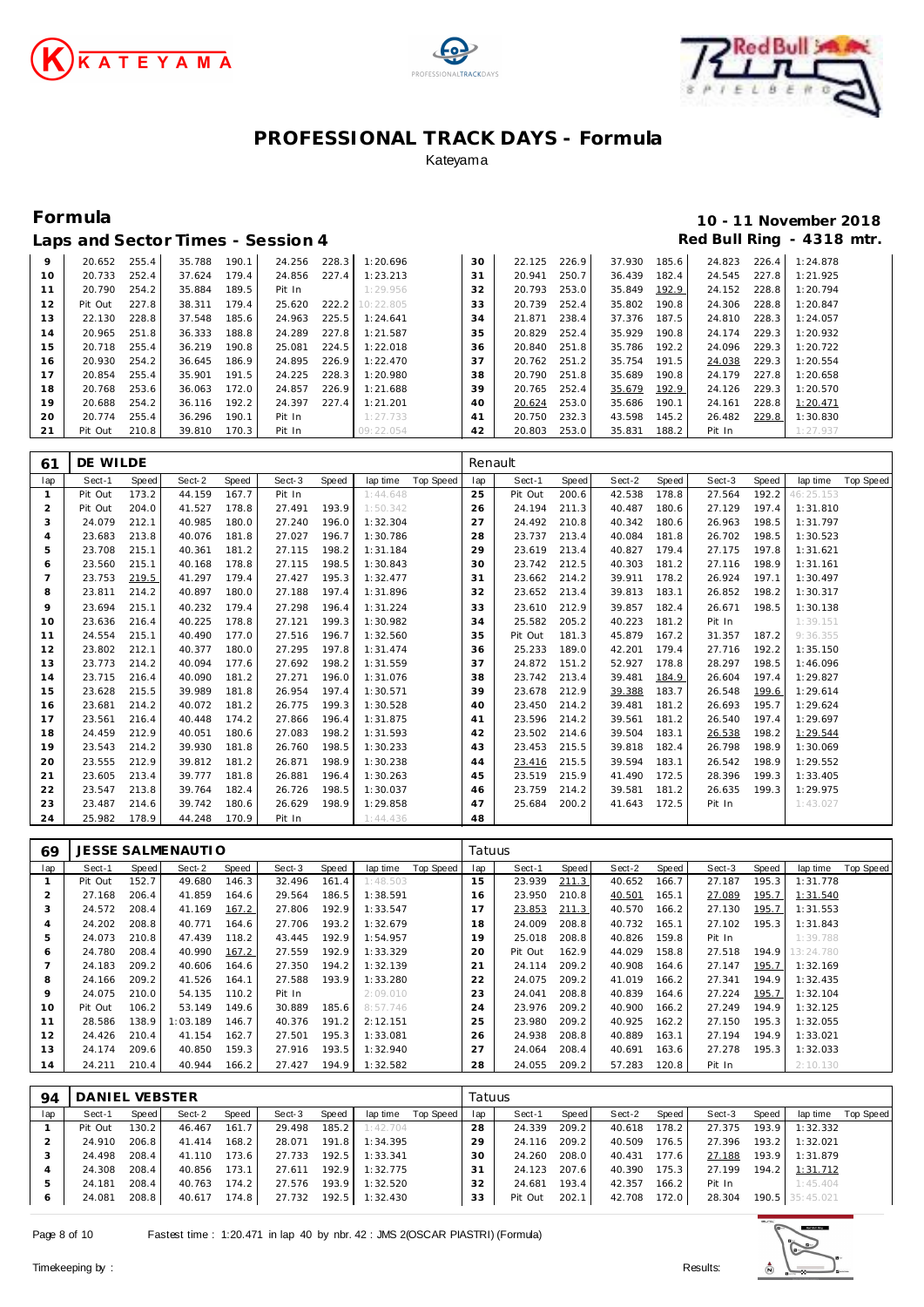





| Red Bull Ring - 4318 mtr.<br>Laps and Sector Times - Session 4 |         |       |        |       |        |       |           |    |          |       |        |       |        |       |          |
|----------------------------------------------------------------|---------|-------|--------|-------|--------|-------|-----------|----|----------|-------|--------|-------|--------|-------|----------|
| $\overline{7}$                                                 | 24.060  | 208.4 | 40.606 | 174.2 | 27.891 | 183.1 | 1:32.557  | 34 | 24.698   | 206.4 | 41.251 | 173.6 | 27.811 | 193.2 | 1:33.760 |
| 8                                                              | 28.314  | 112.1 | 51.860 | 164.1 | 28.082 | 192.2 | 1:48.256  | 35 | 24.266   | 207.6 | 40.756 | 178.2 | 27.610 | 193.5 | 1:32.632 |
| 9                                                              | 24.207  | 208.0 | 40.558 | 173.6 | 27.575 | 192.9 | 1:32.340  | 36 | 24.303   | 207.6 | 40.400 | 178.2 | 27.572 | 193.5 | 1:32.275 |
| 10                                                             | 24.422  | 208.4 | 41.175 | 161.7 | Pit In |       | 1:42.366  | 37 | 24.308   | 207.2 | 40.476 | 175.9 | 27.525 | 194.2 | 1:32.309 |
| 11                                                             | Pit Out | 203.3 | 41.588 | 168.8 | 28.060 | 192.9 | 9:42.726  | 38 | 24.216   | 207.2 | 40.401 | 179.4 | 27.359 | 194.2 | 1:31.976 |
| 12                                                             | 24.337  | 207.6 | 41.083 | 172.5 | 32.306 | 183.7 | 1:37.726  | 39 | 24.217   | 207.6 | 40.476 | 177.0 | 27.515 | 194.2 | 1:32.208 |
| 13                                                             | 24.454  | 208.4 | 40.748 | 172.0 | 27.907 | 191.5 | 1:33.109  | 40 | 24.234   | 207.2 | 40.380 | 178.8 | 27.379 | 194.2 | 1:31.993 |
| 14                                                             | 24.246  | 208.0 | 40.654 | 173.1 | 27.692 | 194.6 | 1:32.592  | 41 | 24.214   | 208.4 | 40.457 | 178.2 | 27.753 | 193.5 | 1:32.424 |
| 15                                                             | 24.211  | 208.4 | 40.528 | 173.1 | 27.578 | 193.9 | 1:32.317  | 42 | 25.292   | 203.3 | 42.720 | 157.4 | Pit In |       | 1:43.900 |
| 16                                                             | 24.159  | 207.6 | 40.505 | 174.2 | 27.587 | 194.9 | 1:32.251  | 43 | Pit Out  | 154.3 | 47.112 | 154.7 | 30.347 | 187.8 | 9:37.445 |
| 17                                                             | 24.181  | 208.8 | 41.913 | 169.3 | 27.961 | 191.2 | 1:34.055  | 44 | 25.117   | 193.1 | 42.654 | 172.0 | 28.347 | 188.8 | 1:36.118 |
| 18                                                             | 24.188  | 207.6 | 40.749 | 172.5 | 27.835 | 193.2 | 1:32.772  | 45 | 24.646   | 208.4 | 41.035 | 173.1 | 28.141 | 192.5 | 1:33.822 |
| 19                                                             | 24.255  | 208.0 | 40.710 | 174.2 | 27.819 | 193.5 | 1:32.784  | 46 | 24.216   | 209.2 | 41.039 | 175.3 | 27.559 | 195.3 | 1:32.814 |
| 20                                                             | 24.282  | 209.6 | 42.277 | 168.2 | Pit In |       | 1:42.705  | 47 | 24.218   | 208.0 | 41.562 | 174.2 | 27.586 | 194.9 | 1:33.366 |
| 21                                                             | Pit Out | 180.4 | 50.197 | 154.7 | 29.173 | 188.2 | 26:03.961 | 48 | 24.283   | 209.2 | 40.521 | 172.0 | 28.852 | 155.6 | 1:33.656 |
| 22                                                             | 24.951  | 207.2 | 42.098 | 164.6 | 29.419 | 192.2 | 1:36.468  | 49 | 6:10.877 | 203.3 | 46.117 | 159.8 | 28.365 | 193.9 | 7:25.359 |
| 23                                                             | 24.252  | 208.8 | 41.421 | 175.3 | 27.874 | 193.5 | 1:33.547  | 50 | 24.134   | 210.4 | 40.419 | 178.2 | 27.633 | 196.7 | 1:32.186 |
| 24                                                             | 24.292  | 208.0 | 41.000 | 174.8 | 27.516 | 193.9 | 1:32.808  | 51 | 23.760   | 215.9 | 40.787 | 178.2 | 27.579 | 196.0 | 1:32.126 |
| 25                                                             | 24.218  | 208.4 | 40.991 | 175.9 | 27.486 | 191.5 | 1:32.695  | 52 | 23.787   | 215.1 | 41.077 | 177.6 | 27.518 | 194.9 | 1:32.382 |
| 26                                                             | 24.298  | 208.8 | 40.808 | 174.2 | 27.239 | 194.2 | 1:32.345  | 53 | 23.891   | 210.8 | 40.912 | 177.6 | 27.669 | 194.2 | 1:32.472 |
| 27                                                             | 24.058  | 208.8 | 40.767 | 174.2 | 27.354 | 193.9 | 1:32.179  | 54 |          |       |        |       |        |       |          |

| 110          | PREMA 1 |       |        |       |        |       |                 |           |     | Tatuus   |              |        |       |        |       |           |           |  |
|--------------|---------|-------|--------|-------|--------|-------|-----------------|-----------|-----|----------|--------------|--------|-------|--------|-------|-----------|-----------|--|
| lap          | Sect-1  | Speed | Sect-2 | Speed | Sect-3 | Speed | lap time        | Top Speed | lap | Sect-1   | <b>Speed</b> | Sect-2 | Speed | Sect-3 | Speed | lap time  | Top Speed |  |
| $\mathbf{1}$ | Pit Out | 156.1 | 48.691 | 153.8 | 29.085 | 187.2 | 1:46.861        |           | 23  | 29.558   | 151.5        | 48.867 | 144.4 | 31.321 | 188.5 | 1:49.746  |           |  |
| 2            | 24.850  | 207.6 | 41.587 | 163.6 | 28.010 | 191.5 | 1:34.447        |           | 24  | 24.849   | 207.2        | 41.527 | 162.2 | 27.784 | 192.2 | 1:34.160  |           |  |
| 3            | 24.299  | 208.8 | 41.017 | 168.2 | 27.535 | 193.2 | 1:32.851        |           | 25  | 24.227   | 209.2        | 40.878 | 172.0 | 27.175 | 193.9 | 1:32.280  |           |  |
| 4            | 24.107  | 209.6 | 40.851 | 173.1 | 27.761 | 192.5 | 1:32.719        |           | 26  | 24.020   | 208.8        | 40.826 | 172.5 | 27.100 | 192.5 | 1:31.946  |           |  |
| 5            | 24.009  | 212.5 | 41.182 | 169.3 | 27.447 | 194.9 | 1:32.638        |           | 27  | 24.342   | 208.0        | 40.534 | 173.1 | 27.122 | 194.2 | 1:31.998  |           |  |
| 6            | 24.060  | 211.7 | 40.987 | 170.3 | 27.481 | 194.9 | 1:32.528        |           | 28  | 24.144   | 209.6        | 40.482 | 177.0 | 27.082 | 194.9 | 1:31.708  |           |  |
| 7            | 24.183  | 211.3 | 40.690 | 169.8 | 27.635 | 195.7 | 1:32.508        |           | 29  | 23.971   | 208.8        | 40.593 | 172.0 | 27.134 | 193.9 | 1:31.698  |           |  |
| 8            | 24.615  | 209.6 | 40.678 | 170.3 | 27.392 | 194.6 | 1:32.685        |           | 30  | 24.015   | 208.8        | 40.454 | 173.6 | 27.010 | 194.2 | 1:31.479  |           |  |
| 9            | 24.096  | 209.6 | 40.680 | 173.6 | 27.631 | 193.9 | 1:32.407        |           | 31  | 42.763   | 201.4        | 41.314 | 167.2 | Pit In |       | 1:57.716  |           |  |
| 10           | 24.130  | 208.8 | 40.599 | 170.9 | Pit In |       | 1:37.796        |           | 32  | Pit Out  | 181.3        | 42.766 | 163.6 | 28.001 | 190.8 | 12:11.524 |           |  |
| 11           | Pit Out | 170.1 | 50.704 | 136.4 | 33.745 | 151.9 | 9:17.679        |           | 33  | 24.620   | 206.8        | 40.953 | 173.6 | 27.520 | 192.9 | 1:33.093  |           |  |
| 12           | 29.659  | 176.0 | 47.471 | 153.8 | 29.972 | 190.5 | 1:47.102        |           | 34  | 24.201   | 207.2        | 41.660 | 172.5 | 27.511 | 193.9 | 1:33.372  |           |  |
| 13           | 24.631  | 208.8 | 41.838 | 153.0 | 29.662 | 193.5 | 1:36.131        |           | 35  | 5:11.283 | 185.4        | 42.950 | 165.1 | 27.937 | 192.9 | 6:22.170  |           |  |
| 14           | 24.357  | 209.2 | 42.493 | 167.7 | 27.391 | 194.6 | 1:34.241        |           | 36  | 24.247   | 209.6        | 40.637 | 173.1 | 27.510 | 194.9 | 1:32.394  |           |  |
| 15           | 24.086  | 210.4 | 40.741 | 169.3 | 27.458 | 193.9 | 1:32.285        |           | 37  | 24.153   | 210.0        | 40.706 | 173.1 | 27.286 | 193.9 | 1:32.145  |           |  |
| 16           | 23.886  | 210.0 | 40.735 | 172.0 | 27.223 | 194.6 | 1:31.844        |           | 38  | 24.146   | 208.8        | 45.755 | 160.2 | 28.693 | 195.7 | 1:38.594  |           |  |
| 17           | 24.080  | 209.6 | 41.627 | 170.3 | 27.220 | 194.6 | 1:32.927        |           | 39  | 24.133   | 209.6        | 40.973 | 174.8 | 27.296 | 194.9 | 1:32.402  |           |  |
| 18           | 24.126  | 209.6 | 40.485 | 172.0 | 27.297 | 195.3 | 1:31.908        |           | 40  | 24.047   | 210.0        | 40.594 | 176.5 | 27.492 | 194.9 | 1:32.133  |           |  |
| 19           | 23.958  | 210.8 | 40.735 | 170.9 | 27.226 | 196.0 | 1:31.919        |           | 41  | 24.195   | 209.6        | 40.578 | 173.1 | 27.481 | 194.9 | 1:32.254  |           |  |
| 20           | 24.036  | 210.4 | 40.405 | 170.9 | 27.492 | 194.9 | 1:31.933        |           | 42  | 24.517   | 212.1        | 40.753 | 168.2 | 27.798 | 194.9 | 1:33.068  |           |  |
| 21           | 24.053  | 209.6 | 40.745 | 169.3 | Pit In |       | 1:37.401        |           | 43  | 24.129   | 209.2        | 40.856 | 168.8 | 27.649 | 195.3 | 1:32.634  |           |  |
| 22           | Pit Out | 141.1 | 48.826 | 144.0 | 31.658 |       | 166.9 35:47.540 |           | 44  | 24.078   | 210.4        | 40.867 | 171.4 | Pit In |       | 1:39.573  |           |  |

| 111 | PREMA <sub>2</sub> |       |        |       |        |       |           |                  |     | Tatuus  |       |        |       |        |       |           |           |  |
|-----|--------------------|-------|--------|-------|--------|-------|-----------|------------------|-----|---------|-------|--------|-------|--------|-------|-----------|-----------|--|
| lap | Sect-1             | Speed | Sect-2 | Speed | Sect-3 | Speed | lap time  | <b>Top Speed</b> | lap | Sect-1  | Speed | Sect-2 | Speed | Sect-3 | Speed | lap time  | Top Speed |  |
|     | Pit Out            | 139.7 | 48.303 | 151.3 | 30.612 | 178.5 | 1:50.075  |                  | 21  | Pit Out | 157.9 | 48.415 | 136.4 | 31.197 | 163.9 | 31:49.257 |           |  |
| 2   | 25.633             | 198.8 | 47.415 | 161.2 | 28.714 | 192.5 | 1:41.762  |                  | 22  | 25.871  | 207.6 | 42.364 | 159.8 | 29.411 | 182.1 | 1:37.646  |           |  |
| 3   | 24.389             | 210.4 | 41.150 | 170.3 | 28.128 | 192.2 | 1:33.667  |                  | 23  | 25.725  | 193.4 | 43.536 | 173.6 | 27.811 | 195.7 | 1:37.072  |           |  |
| 4   | 24.087             | 211.7 | 40.764 | 174.2 | 27.639 | 193.9 | 1:32.490  |                  | 24  | 24.124  | 211.7 | 40.770 | 172.0 | 27.883 | 190.1 | 1:32.777  |           |  |
| 5   | 24.072             | 211.3 | 40.566 | 167.7 | 27.404 | 194.6 | 1:32.042  |                  | 25  | 24.250  | 211.7 | 40.576 | 168.8 | 27.574 | 194.9 | 1:32.400  |           |  |
| 6   | 24.067             | 211.3 | 40.571 | 169.8 | 27.525 | 196.0 | 1:32.163  |                  | 26  | 24.067  | 210.8 | 40.331 | 172.0 | 27.472 | 194.2 | 1:31.870  |           |  |
|     | 24.639             | 209.2 | 41.417 | 164.6 | 27.642 | 193.5 | 1:33.698  |                  | 27  | 23.877  | 210.8 | 40.304 | 168.8 | 27.290 | 195.3 | 1:31.471  |           |  |
| 8   | 24.056             | 210.4 | 40.584 | 172.0 | 27.582 | 193.9 | 1:32.222  |                  | 28  | 24.085  | 210.4 | 40.410 | 169.3 | 27.350 | 194.9 | 1:31.845  |           |  |
| 9   | 24.078             | 210.8 | 40.990 | 170.9 | Pit In |       | 1:44.763  |                  | 29  | 23.900  | 210.0 | 40.475 | 169.8 | 27.233 | 195.3 | 1:31.608  |           |  |
| 10  | Pit Out            | 164.2 | 47.642 | 150.4 | 30.367 | 177.3 | 13:17.811 |                  | 30  | 23.995  | 210.0 | 41.115 | 158.4 | Pit In |       | 1:39.304  |           |  |
| 11  | 27.763             | 178.0 | 42.636 | 159.8 | 27.939 | 191.8 | 1:38.338  |                  | 31  | Pit Out | 199.1 | 45.724 | 165.1 | 28.003 | 193.9 | 18:37.153 |           |  |
| 12  | 24.821             | 207.2 | 41.312 | 170.3 | 27.712 | 190.8 | 1:33.845  |                  | 32  | 24.219  | 209.6 | 41.043 | 164.6 | 27.667 | 194.9 | 1:32.929  |           |  |
| 13  | 25.123             | 208.0 | 42.023 | 162.7 | 27.745 | 192.5 | 1:34.891  |                  | 33  | 25.125  | 211.7 | 46.847 | 156.1 | 28.982 | 195.3 | 1:40.954  |           |  |
| 14  | 24.231             | 210.4 | 40.690 | 169.8 | 27.841 | 193.2 | 1:32.762  |                  | 34  | 24.225  | 210.0 | 40.621 | 166.7 | 27.587 | 194.2 | 1:32.433  |           |  |
| 15  | 24.192             | 210.4 | 40.586 | 168.2 | 28.013 | 192.9 | 1:32.791  |                  | 35  | 24.082  | 208.8 | 40.558 | 172.5 | 27.286 | 196.0 | 1:31.926  |           |  |
| 16  | 24.083             | 211.3 | 40.766 | 174.2 | 27.891 | 193.9 | 1:32.740  |                  | 36  | 24.027  | 209.6 | 47.600 | 163.6 | 27.653 | 195.3 | 1:39.280  |           |  |
| 17  | 23.967             | 211.3 | 40.570 | 170.3 | 28.451 | 193.9 | 1:32.988  |                  | 37  | 23.999  | 210.0 | 41.635 | 168.2 | 27.857 | 194.9 | 1:33.491  |           |  |